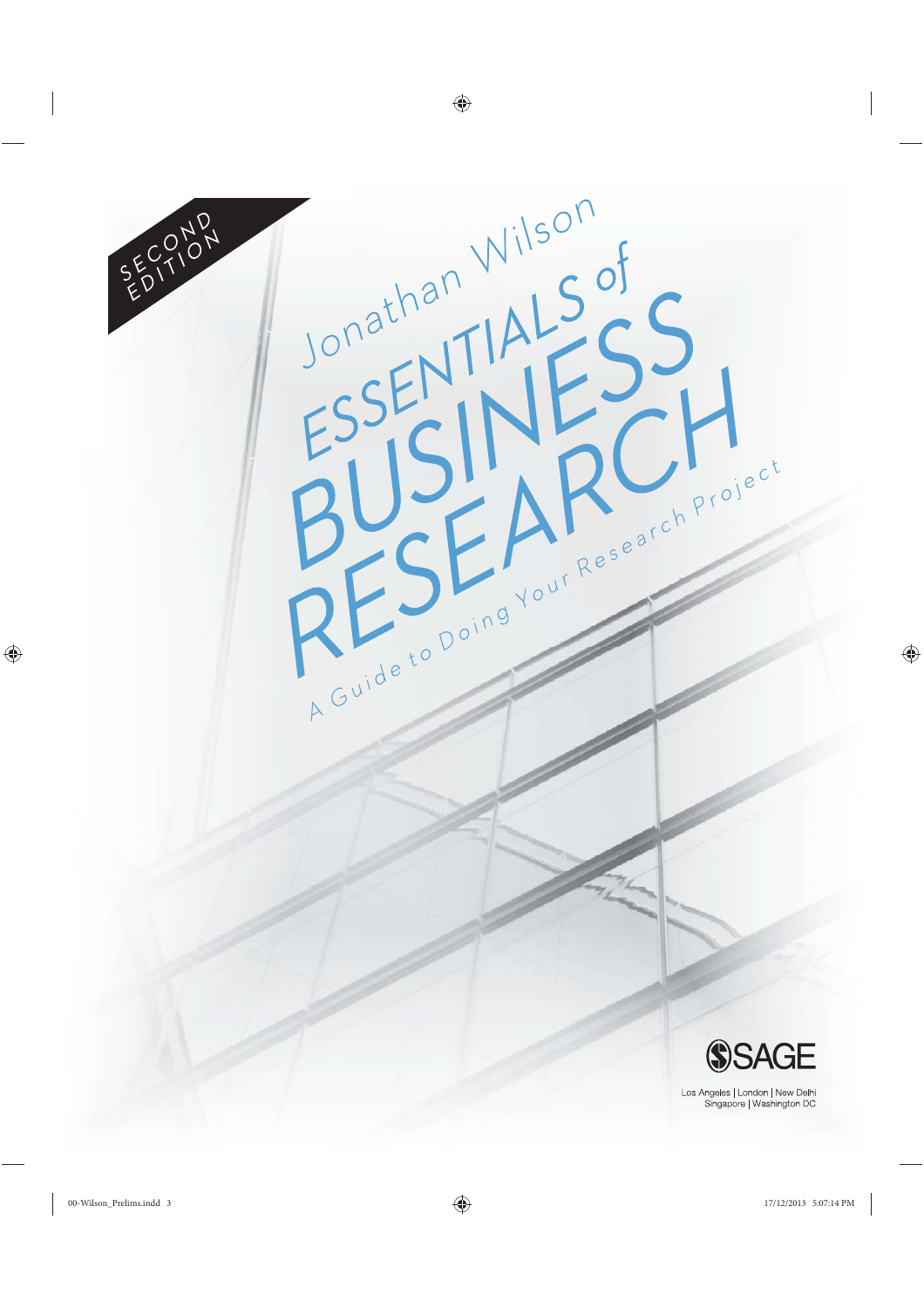# **1 An Introduction to Business Research**

◈

### **Learning Objectives**

### After reading this chapter, you should be able to:

- x know what research and business research are, and why they are important in both business and academia;
- understand the key concepts of research;
- be aware of the relationship between the key concepts of research as illustrated in the 'Honeycomb of Research Methodology';
- understand the rationale for using multi-strategy research;
- appreciate how business research is linked to the organization;
- be aware of the research skills required to undertake research;
- know the stages in the research process;
- understand the differences between academic and organizational research; and
- x know the role played by research project supervisors and the kind of support they provide.

# **Introduction**

Research is one of those words that you are likely to come across on an almost daily basis. You may have read in the newspaper that the latest market research study links passive smoking to an increased likelihood of lung cancer. Or perhaps a news headline makes reference to a groundbreaking piece of medical research into a possible cure for HIV/AIDS. To be sure, illustrations of various types of research are regularly publicized in the media. However, the information provided often only relates to research findings. What exactly is research? What distinguishes business research from other types of research? This chapter aims to answer these questions and sets out to provide a clear introduction to business research.

This chapter starts by clearly defining and explaining research, and more importantly business research. In order to emphasize the message that an understanding

◈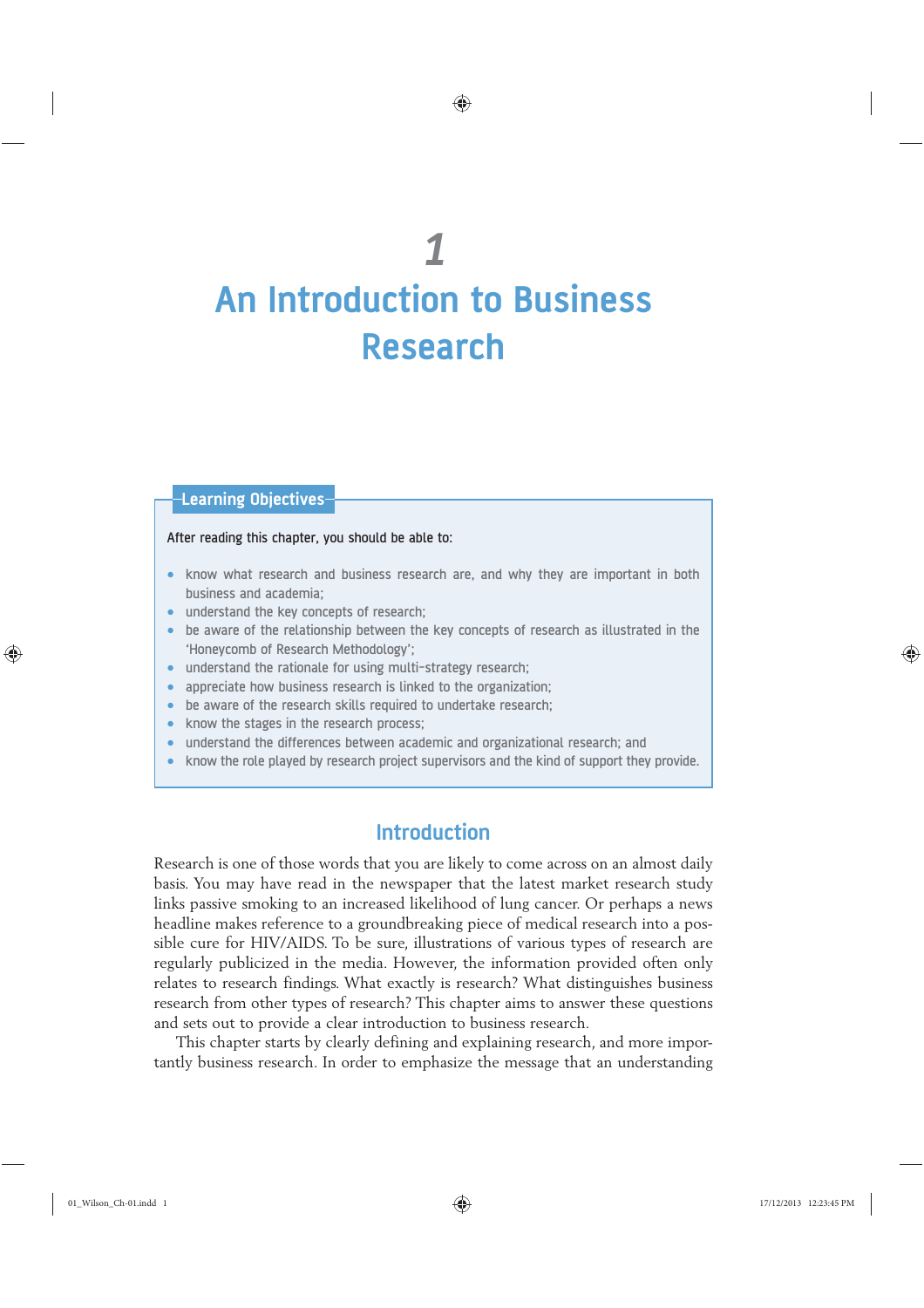of research, methodology and methods is an essential requirement to your project, we spend a reasonable amount of time looking at these particular terms. Following this, readers are first introduced to *The Honeycomb of Research Methodology*. This is a new feature of the second edition. One of the aims of the honeycomb is to show the six main elements that combine to make up the centre segment – research methodology. We begin by examining the first three of these elements, also referred to as the 'key concepts of research', and consider the relationship between all three concepts. The other elements of the honeycomb are addressed later in the book. Next, we look at how business research is linked to the organization and explore the necessary research skills required to be an effective researcher. This is followed by an overview of the likely steps that you will go through when conducting your research. Although the majority of this book is aimed at business students, the next part of this introductory chapter provides an insight into the differences between academic and organizational research. Mature students and those of you who have worked within a business setting may already be familiar with the nature of organizational research. However, it is important to understand the differences that exist, not least because it will impact on your approach towards your research project.

◈

The last section looks at the role of the project supervisor. The importance of your project supervisor cannot be underestimated. Unfortunately, many students fail to use their supervisor to good effect. Therefore, I have included a section, 'The role of the supervisor', in Chapter 1 in order to illustrate the importance of the supervisor from the outset. Finally, the chapter concludes with a case study, 'You're the supervisor', and common questions and answers. These pedagogical features are a common theme within each chapter. They are designed to aid you during the research process by including actual student case examples, common student questions that I have come across in the context of project supervision, and finally what I call 'role reversal', where you are required to answer questions from the project supervisor's perspective.

# **The Meaning of Research**

Although the title of this book makes reference to 'business research', I think it is worth having a review of what is actually meant by the term 'research'. The majority of students usually take some kind of research skills module as part of their study programme. For that reason, some of you may have an understanding of what is meant by research.

While research is important in both business and academia, there is no consensus in the literature on how it should be defined. The main reason for this is that different people can interpret research differently. However, from the many definitions there appears to be conformity that:

- research is a process of enquiry and investigation:
- it is systematic and methodical; and
- research increases knowledge.
- **2 ESSENTIALS OF BUSINESS RESEARCH**

♠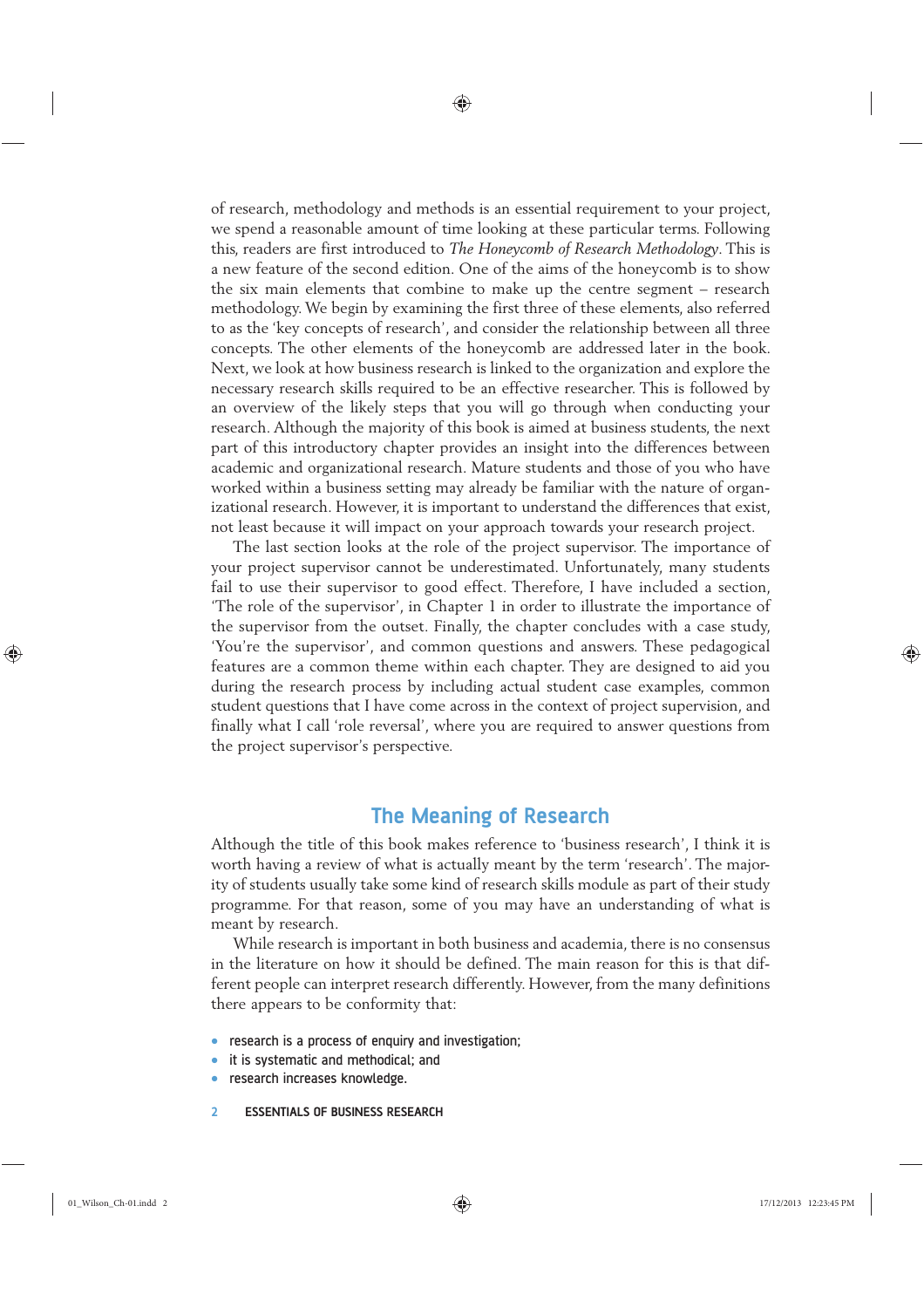Let us look at each of the above points in turn. First, a 'process of enquiry and investigation' suggests that research is all about having a predetermined set of questions, and then aiming to answer these questions through the gathering of information, and later analysis. Second, 'systematic and methodical' imply that your research must be well organized and go through a series of stages. Finally, 'research increases knowledge' is relatively self-explanatory. Your own knowledge about your chosen subject will certainly improve as a result of your research, but so too, hopefully, will that of your audience, and this may also include your project supervisor!

◈

*Research* can be defined as a 'step-by-step process that involves the collecting, recording, analyzing and interpreting of information'. As researchers, we are interested in improving our knowledge and understanding of our chosen topic. To do this effectively, researchers must have a clear set of research questions. The importance of research questions cannot be stressed highly enough. The research questions are the main focus of any project, and can probably best be described as '*the glue that holds the project together*'.

Generally speaking, research is all about generating answers to questions – to advance knowledge. The nature of these questions depends on the topic of research. For example, a marketer might carry out research to investigate consumer perceptions about a certain brand. Or a medical researcher might want to explore the association between recovery times and different medical treatments. Although the research questions are tailored towards a particular topic, essentially the process that researchers go through usually involves a similar series of stages, and I shall address these later on in this chapter.

In addition to research, it is likely that you have come across *methods* and *methodology*. It is necessary to distinguish the difference between the two terms as students often use them interchangeably, although there is a distinct difference. *Methodology* can be defined as 'the approach and strategy used to conduct research'. In general, methodology is concerned with the overall approach to the research process. This includes everything from your theoretical application to the collection and analysis of your data. On the other hand, *methods* refer to the different ways by which data can be collected and analyzed.

### **Business Research**

The purpose of business research is to gather information in order to aid businessrelated decision-making. *Business research* is defined as 'the systematic and objective process of collecting, recording, analyzing and interpreting data for aid in solving managerial problems'. These managerial problems can be linked to any business function, e.g. human resources, finance, marketing or research and development. Your research project can also be interpreted as business research in the sense that it will be related to business and management. In some cases, this may encompass more than one particular business discipline. For instance, a study might focus on the level of marketing knowledge among finance managers (marketing and finance). Some examples of areas of business and possible research issues are shown in Table 1.1.

### **AN INTRODUCTION TO BUSINESS RESEARCH 3**

♠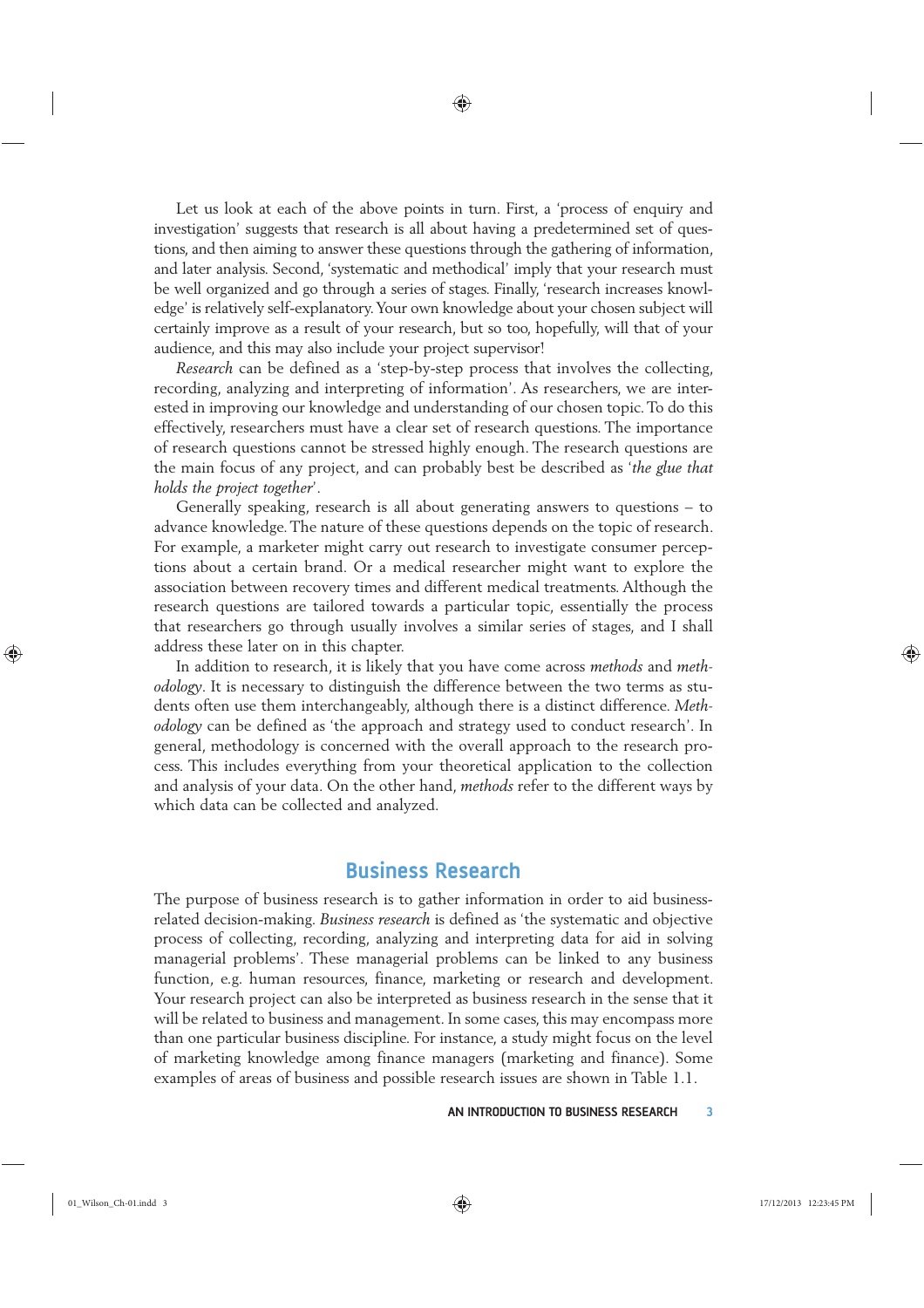| TABLE 1.1 | Examples of business research |  |  |
|-----------|-------------------------------|--|--|
|-----------|-------------------------------|--|--|

| <b>Business aspect</b> | <b>Research issues</b>                                                       |
|------------------------|------------------------------------------------------------------------------|
| Consumer behaviour     | Buying habits, brand preference, consumer attitudes                          |
| Human resources        | Employee attitudes, staff retention, material incentives                     |
| Promotion              | Media research, public relations studies, product recall through advertising |
| Product                | Test markets, concept studies, performance studies                           |
| Finance                | Forecasting, budgeting, efficiency of accounting software                    |

◈

# **Why Research is Important**

We have already established that research is all about providing answers to questions and developing knowledge. These questions in themselves are significant, hence the need to conduct research. You are likely to have conducted your own research to address questions that are important to you. For example, if the international students among you wish to return home for Christmas, it is unlikely that you would buy a ticket from the first airline that you see advertised. Instead, you would probably do some research to find out if there exists a cheaper alternative carrier. This may involve exploring various airline websites, or asking friends and family. Quite simply, research is the key to decision-making. Without sufficient information, decision-making is likely to be more difficult.

### Importance of research in business

In business, research is important in identifying opportunities and threats. Often, a company's success or failure is dependent on the actions undertaken as a result of conducting research. Although carrying out business research does not guarantee success, it is likely to increase the possibility that a new product, service, brand identity or even an event is successful. In some cases, the level of research conducted can be questionable, especially if public opinion is markedly different to that of an organization's viewpoint, as illustrated in the following case example.

### **RESEARCH IN ACTION**

#### The London Olympics 2012 logo

The logo of the London 2012 Olympic Games was unveiled to the world in June 2007. At a cost of £400,000, it was hailed as 'dynamic' and 'vibrant' by organizers, while its 'graffiti style' was designed to appeal to the younger generation and work across a variety of media platforms.

Designed by leading brand consultants Wolff Olins, the logo took the best part of a year to produce and bears a resemblance to the year 2012. However, shortly after its launch, the design came up against widespread disapproval, with one lewish person even ringing the BBC to complain that it was reminiscent of the infamous Nazi SS symbol.

### **4 ESSENTIALS OF BUSINESS RESEARCH**

♠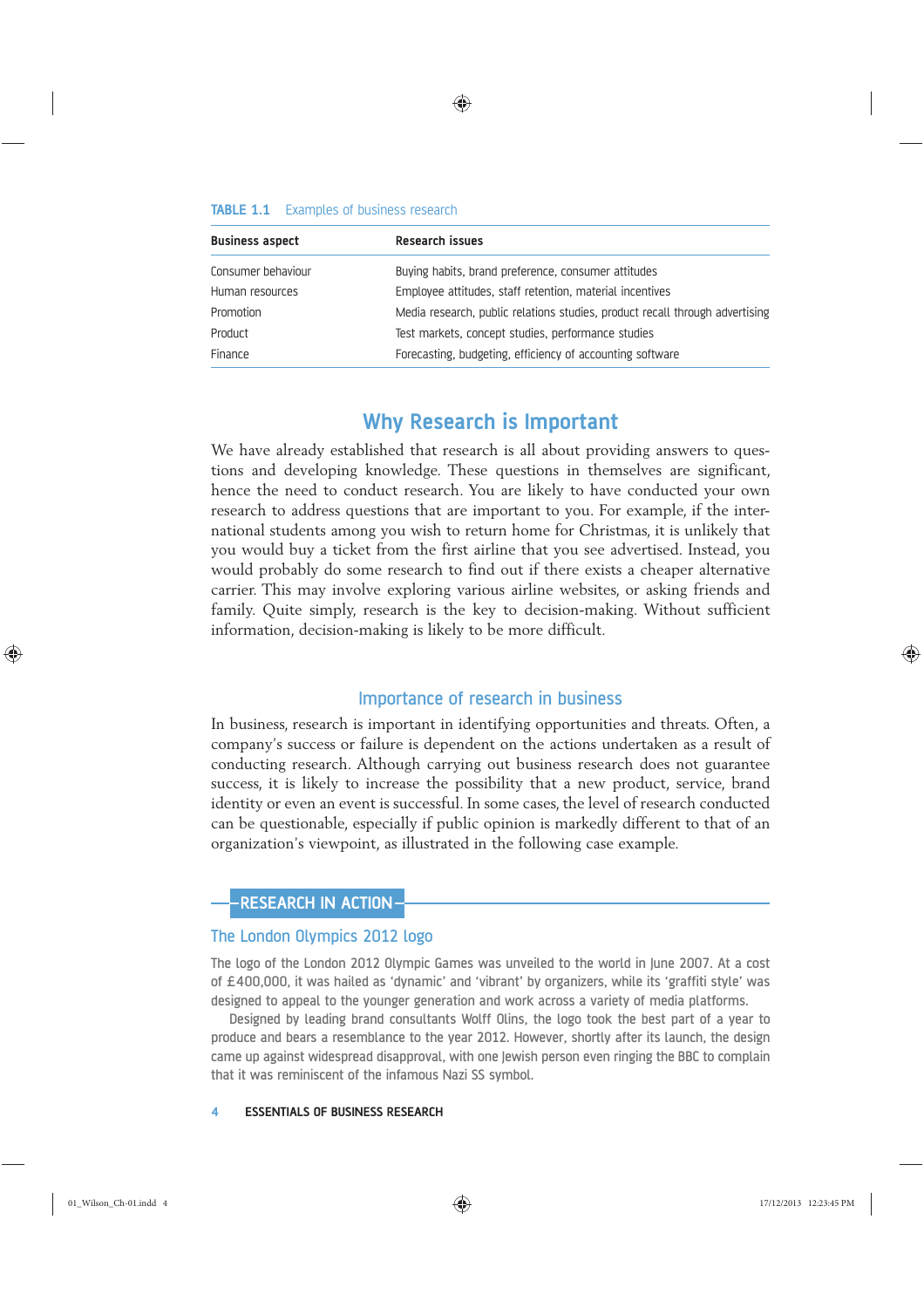Design guru Stephen Bayley condemned it as 'a puerile mess, an artistic flop and a commercial scandal'. An online petition to get the logo scrapped received thousands of signatures, while research conducted by Ipsos MORI, one of the UK's leading research companies, found a similarly negative response. For example, when questioned 'Do you approve or disapprove of the logo?' only 16% of respondents commented that they approved of the logo.

◈

Although the London Organising Committee of the Olympic and Paralympic Games (LOCOG) stressed that the logo was paid for by private money, Mr Bayley voiced his astonishment that the emblem – available in blue, pink, green and orange – had cost £400,000. 'That's outrageous,' he said. 'There are 5,000 talented designers who could have done the job for £10,000.' (Carlin, 2007; Ipsos MORI, 2007)

In the case of the London Olympics 2012 logo, it can be questioned as to whether LOCOG carried out sufficient research prior to choosing the new logo. Later media coverage suggests that many people eventually warmed to the design, thus il lustrating that business research may only provide a snapshot of people's opinion, and that attitudes can change over time.

### Why studying research methods is important

The London Olympics 2012 logo example highlights why research is important in a commercial setting. However, as mentioned in the introduction, it is also an important part of your course. Your research project is probably the culmination of three to four years of hard study. Yet, for those students who participate in a research skills module as part of their study programme, in some cases the module is perceived as not being essential, or even relevant. There are perhaps two reasons for this. First, it is often embedded within a course and sits alongside modules that are relevant to your chosen subject. For example, if you are studying a finance degree, you will probably take modules in auditing, management accounting, corporate finance, etc. Yet a first glance at your study timetable may raise the question 'What is this module?', or perhaps 'I'm here to study for a degree in finance, not research skills!' A common problem facing us poor lecturers is to try to get across the message that research skills *is* relevant to your course, provides a wide range of transferable skills and, above all, serves to provide the necessary skills in order to successfully complete your research project. Second, when taking a research skills module, students usually have a wide range of questions from the outset. In general, if these questions are addressed early, it can certainly help to alleviate some of the apprehension regarding the subject. Examples of some of the more common questions students tend to ask towards the beginning of learning research skills is shown in Table 1.2.

### What are the long-term benefits of studying research skills?

As mentioned, in the short term, the primary importance of studying research skills is so that you are aware of what is required in order to satisfactorily complete your

**AN INTRODUCTION TO BUSINESS RESEARCH 5**

♠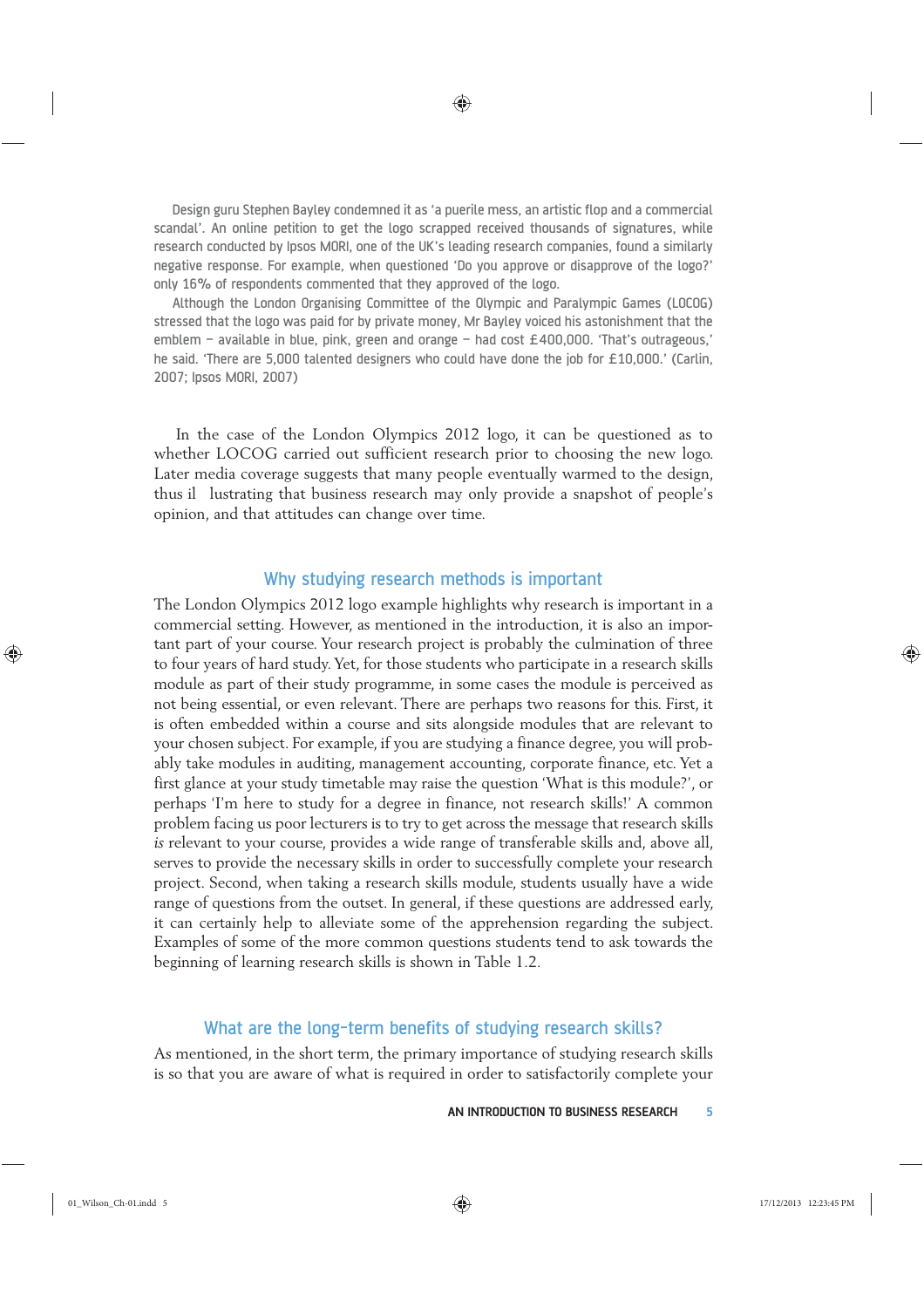#### **TABLE 1.2** Your research questions answered

| Question                                              | Answer                                                                                                                                                                                                                                                                                            |
|-------------------------------------------------------|---------------------------------------------------------------------------------------------------------------------------------------------------------------------------------------------------------------------------------------------------------------------------------------------------|
| What is research?                                     | Research can be defined as a 'step-by-step process that involves the<br>collecting, recording, analyzing and interpreting of information.                                                                                                                                                         |
| Why do I need to learn<br>about business<br>research? | An essential part of most business-related study programmes is the<br>research project. Learning about business research helps you to<br>successfully complete your project as well as provide transferable skills<br>that can be used in a wide variety of business and management<br>positions. |
| How do I conduct<br>research?                         | This book fully explains everything you need to know about how to<br>conduct research. By the end of the book you should be in a position to<br>answer this question!                                                                                                                             |
| Where do I conduct<br>research?                       | This might seem obvious. However, international students may decide to<br>conduct research in their own country, particularly if focusing on<br>cross-cultural research, while those students who work part-time may<br>conduct some aspects of their research in the workplace.                  |
| When do I conduct<br>research?                        | In general, undertaking your research project commences towards the<br>end of your final year of study. However, check with your university or<br>college.                                                                                                                                        |

◈

research project. However, the skills learned through studying research skills can also have long-term benefits, such as helping you to become a better reader of the research of others. This is an important skill for anyone going into business. For instance, at some point in your career you will probably be required to read and interpret a business report. This could be on any subject. If you have learned about research skills and research in general, then you are far more likely to be capable of understanding the study, not to mention interpreting the results and drawing your own conclusions.

Having experience of carrying out research is also an important requirement if you wish to continue with your education. Like undergraduate degrees, master's programmes usually require the submission of a major research project. These tend to be based on a larger number of words (typically 20,000–25,000). Yet much of what you learn through studying research skills can still be fully applied.

# **Key Concepts of Research**

Having established the nature of research – in particular business research and why research is important – this next section takes a more theoretical look at research. Under the broad heading of 'key concepts of research', we shall look at research philosophies, research approaches and research strategies. By the end of this section you should understand each of these concepts, how they relate to your research project and the relationship between them.

### **6 ESSENTIALS OF BUSINESS RESEARCH**

◈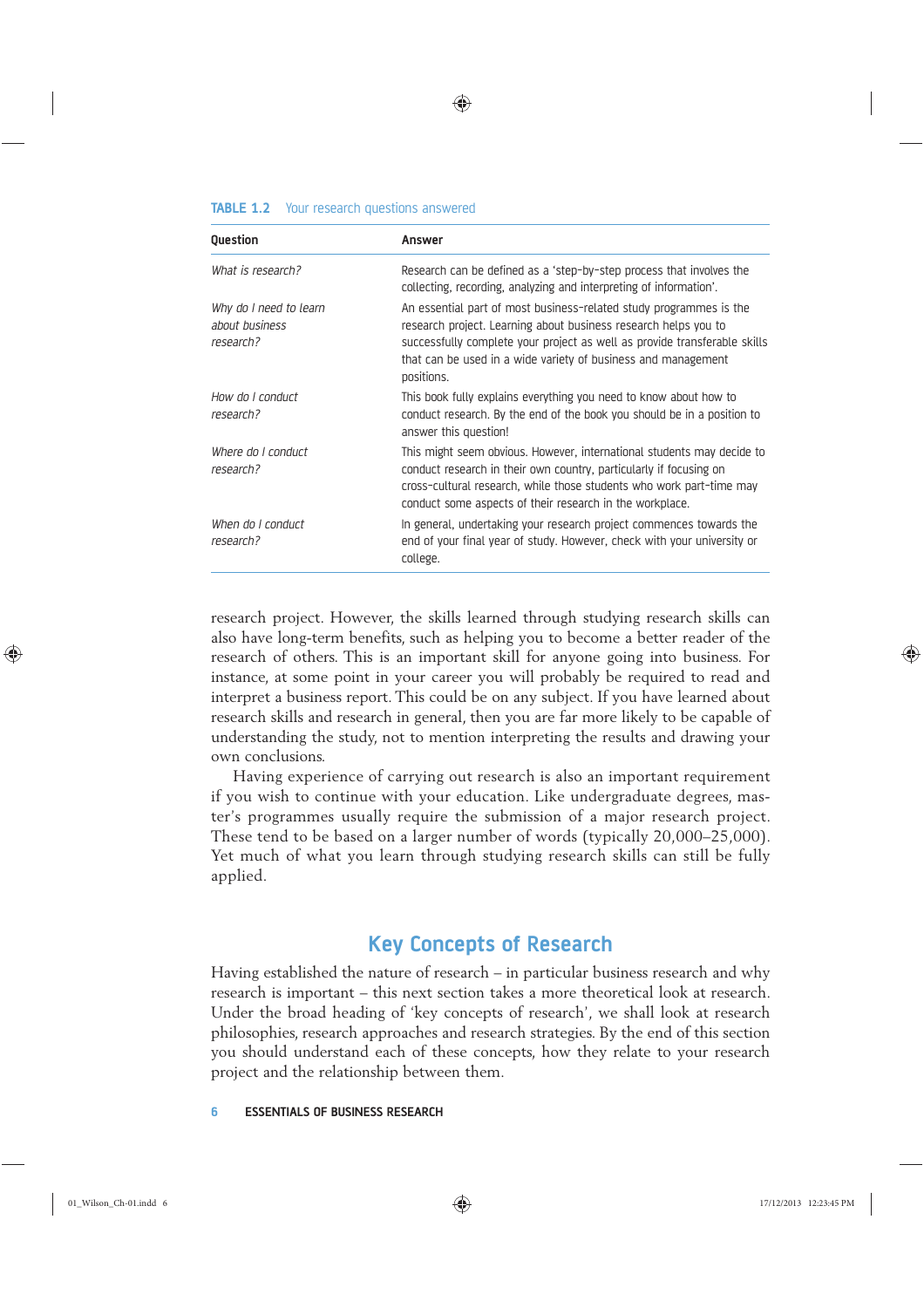### The Honeycomb of Research Methodology

◈

In order to understand the key concepts of research and how they fit into your methodology, we now consider the *Honeycomb of Research Methodology* (see Figure 1.1). In this honeycomb, the three highlighted elements or key concepts of research are joined with three other elements to make up research methodology. Put another way, in the honeycomb, the six main elements – namely: (1) research philosophy; (2) research approach; (3) research strategy; (4) research design; (5) data collection and (6) data analysis techniques – come together to form research methodology. This structure is characteristic of the main headings you will find in a methodology chapter in a business research project. The purpose of the numbered segments is to help you to see at which stage each element falls within the chapter.

Earlier in the chapter we looked at methodology, noting that there is a distinction between methodology and methods. At this point, it is also worth stressing that there are many different interpretations of 'research methodology'. Once again, my view is that methodology is 'the approach and strategy used to conduct research'. Several authors share a similar view. For example, Somekh and Lewin (2005: 346) defined methodology as both 'the collection of methods or rules by which a particular piece of research is undertaken' and the 'principles, theories and values that underpin a particular approach to research'. By way of example, let us say you wanted to construct your own house. Your methodology would not only include your proposed plan, but also consideration would be made as to the type of materials, timeframe, the approach to building the house, your views on sustainability and quality controls.

The highlighted segments in Figure 1.1 include a list of the main research philosophies, research approaches and research strategies, respectively. We will examine the contents of each list later in this section. However, they are by no means exhaustive. In particular, you will come across a wide range of different types of research philosophies. It is important that you read additional literature on these key concepts as it will give you a more in-depth understanding of how they might feature in your own research.

How does the Honeycomb of Research Methodology compare to other research models? Several research methods textbooks show the fundamentals of research methodology in the form of either a linear-type diagram, or a series of layers. Although these types of examples are ideal for highlighting the elements set out in the honeycomb, they often fail to address three key issues. First, although a research methodology chapter typically follows a set structure, you may not necessarily consider each element in the order that it is structured within the chapter. For example, once your research strategy has emerged from your research approach, your next step might be to decide to conduct interviews (data collection) and then choose to analyze a single case (research design). This is why the Honeycomb of Research Methodology not only shows the typical structure of a research methodology chapter by including numbered segments, but also recognizes the fact that the thought process may not necessarily be linear. This is illustrated by showing the six outer elements combining to make up the centre segment, research methodology, as

### **AN INTRODUCTION TO BUSINESS RESEARCH 7**

♠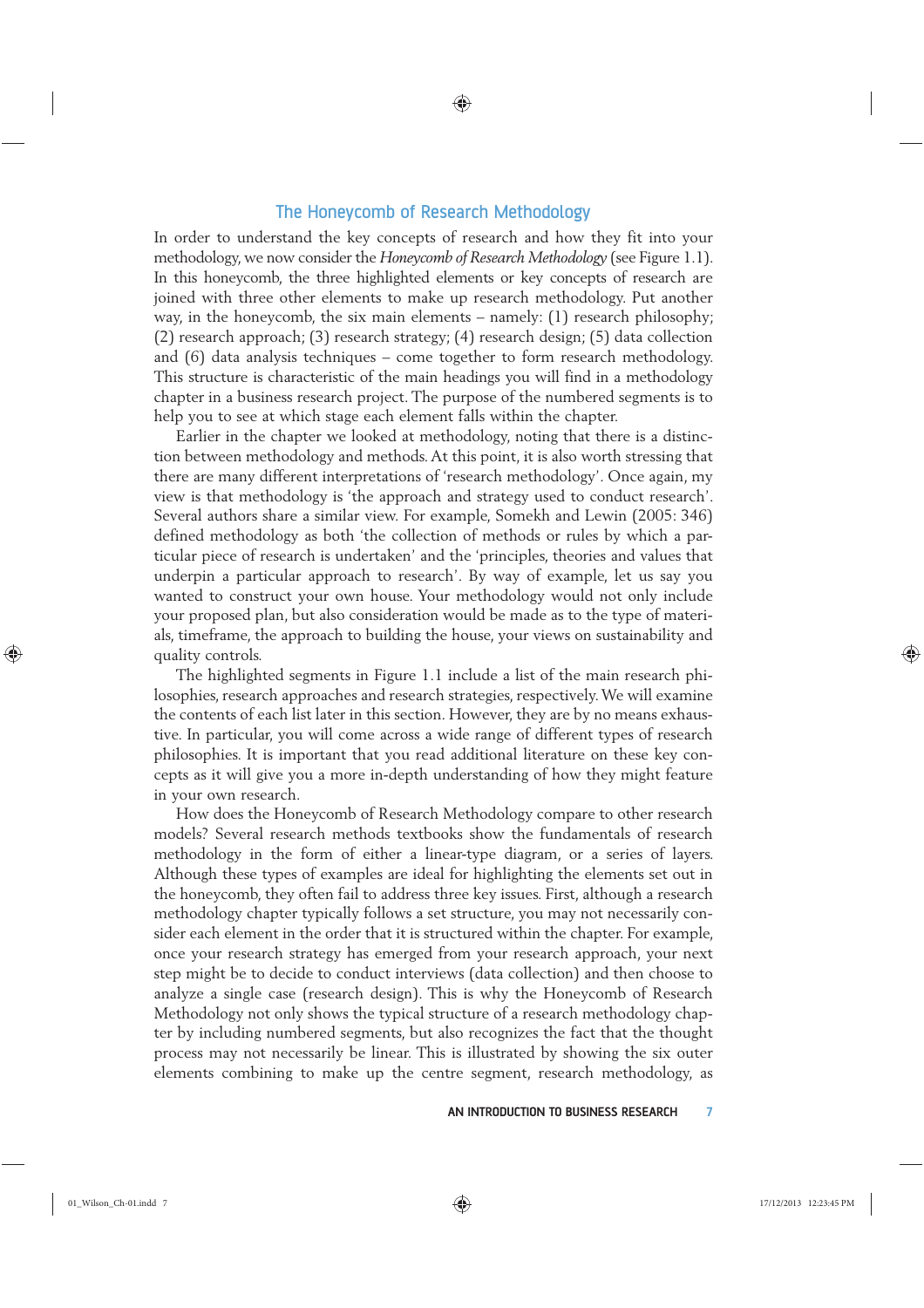

◈

**FIGURE 1.1** The Honeycomb of Research Methodology (©2013 Jonathan Wilson)

opposed to a series of stages or layers. Second, other research models do not always indicate the link or relationship between each of the elements. And finally, the six elements are not always considered in the context of writing a methodology chapter as part of a business research project.

We will now consider the three key concepts of research. Other elements of the Honeycomb of Research Methodology are explored later in the book. Research design is examined in Chapter 5, while data collection is covered in Chapters 6 and 7. Finally, data analysis techniques are considered in Chapters 9 and 10, along with a summary on the relationship between the six elements.

### Research philosophy

In general, your research philosophy is linked to your views on the development of knowledge. In other words, what you think constitutes knowledge will impact the way that you go about your research. Subconsciously, this is something that comes naturally. Nonetheless, an understanding of research philosophy is important because it is fundamental to how you approach your research. Mark Easterby-Smith et al. (2002) suggest there are three reasons why an understanding of philosophical issues is very useful. First, it can help to clarify *research designs*. This entails considering the type of evidence required and how it is to be collected and interpreted. Second, knowledge of philosophy can help the researcher to recognize which designs work best. Finally, knowledge of philosophy can help the researcher identify

### **8 ESSENTIALS OF BUSINESS RESEARCH**

◈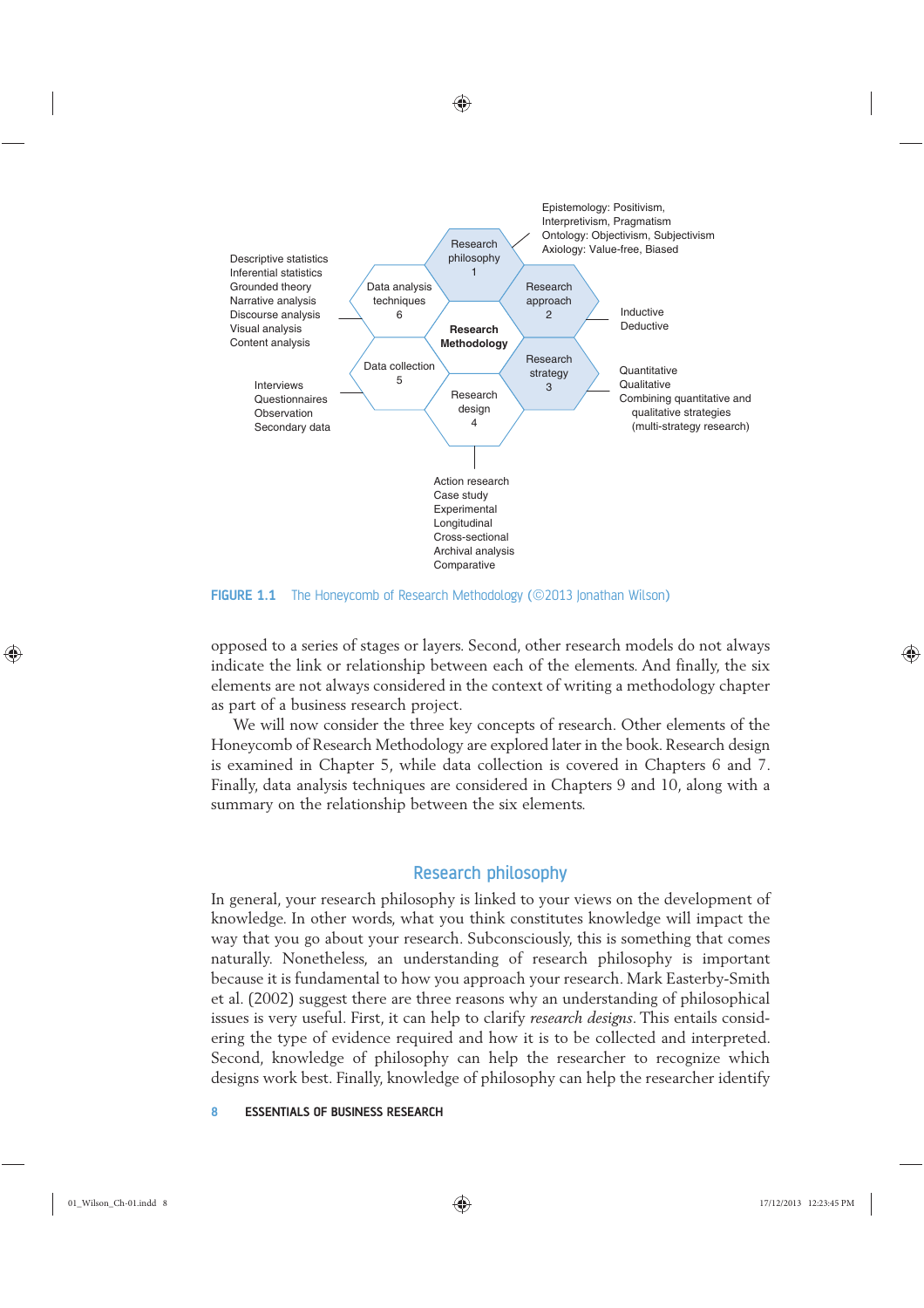and adapt research designs according to the constraints of different subject or knowledge structures. In short, an understanding of research philosophy is important as it gets you thinking about your own role as a researcher. Research philosophies are now fully explained in the next section.

◈

#### Epistemology (what is the nature of knowledge?)

*Epistemology* refers to the nature of knowledge, which means how we conceive our surroundings. The key question that epistemology asks is 'What is acceptable knowledge?' – 'A particularly central issue in this context is the question of whether or not the social world can and should be studied according to the same principles, procedures and ethos as the natural sciences' (Bryman and Bell, 2007: 16). If you intend adopting an approach similar to that of the natural scientist, then your epistemological approach is likely to be positivist.

*Positivism* takes an *objective* view when conducting research and is detached from those involved in the study. On the other hand, you may be critical of the positivist approach and prefer to take an active role when carrying out your research. If that is the case, then you are likely to adopt an *interpretivist* view to your research. Unlike positivists, interpretivists often look at one particular subject in-depth. The purpose of their research is therefore not to generalize, but to be actively engaged in their research through high levels of interaction and/or participation.

Positivism and interpretivism are perhaps the two most well-known research philosophies. Each one is different in terms of what constitutes knowledge, although certain aspects can come under the heading of both philosophies. Positivism and interpretivism are essentially related concepts in the sense that as a researcher, whichever approach you choose, you need to produce a convincing set of findings and argue that your findings are valid. Treating the concepts as related is of benefit because it can help to promote mixed methodologies in order to help validate your findings. The next section of this chapter examines the main research paradigms in greater detail.

Positivism If you assume a *positivist approach* to your study, then it is your belief that you are independent of your research and your research can be truly objective. Independent means that you maintain minimal interaction with your research participants when carrying out your research. Through being detached in this way, the hope is that you can be truly objective. To put it another way, as a researcher your own personal biases have no part in the research effort.

Positivists believe that research needs to be carried out in a scientific nature. It is empirical research that follows a strict set of guidelines and should be carried out by appropriately trained scientists. The carrying out of this research is usually based on a deductive approach, moving from theory to observation. In general, positivists want their findings to have applicability to the whole of a population. Analysis of observations is likely to be quantifiable as opposed to qualitative. Moreover, there is likely to be a high level of reliability to positivist research due to a highly structured approach. Reliability is fully discussed in Chapter 5.

**AN INTRODUCTION TO BUSINESS RESEARCH 9**

♠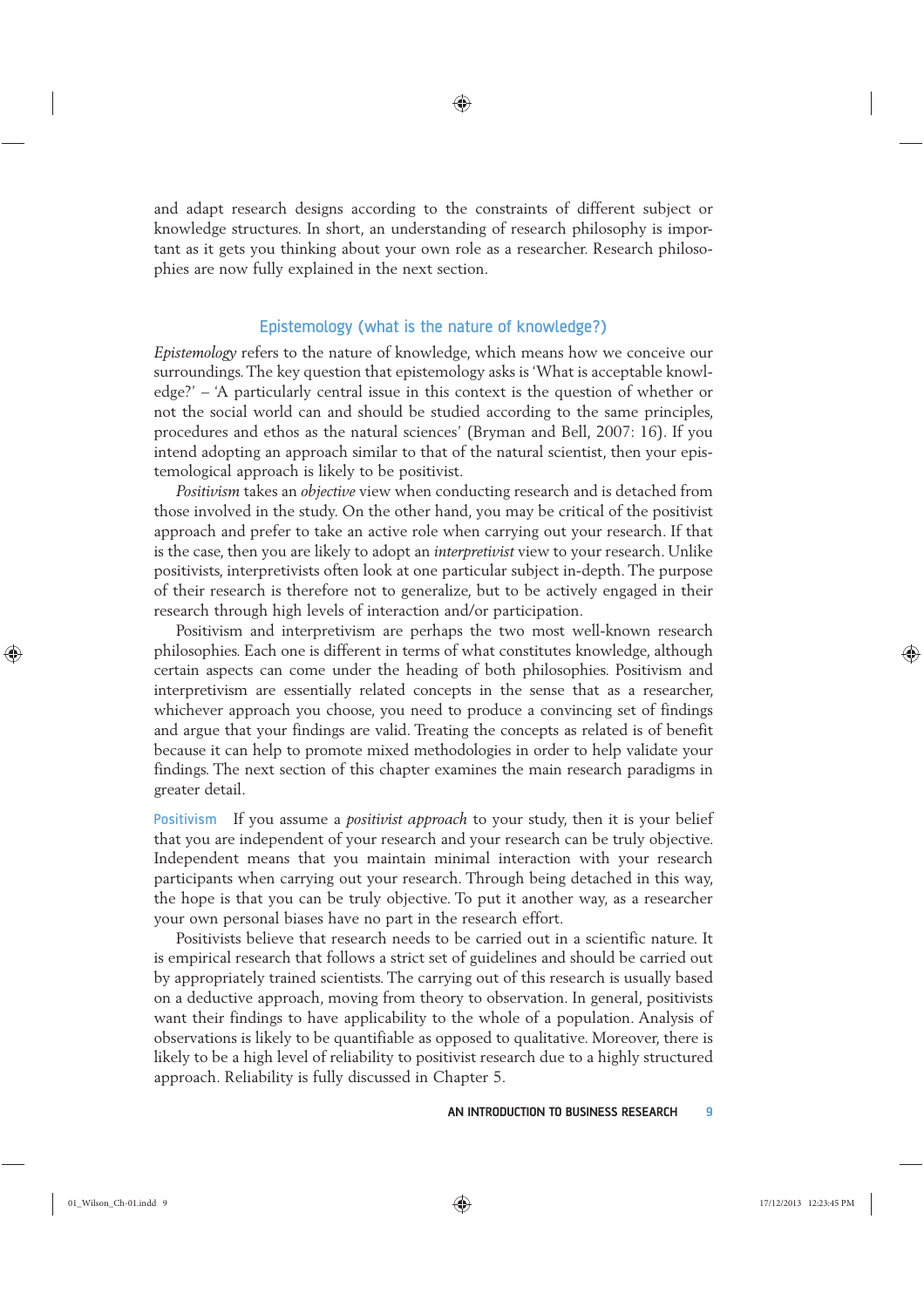Researchers critical of the positivist approach are likely to argue that interesting insights are liable to be lost if one adopts positivism. For example, *post-positivists* argue that reality can never be fully apprehended, only approximated (Guba, 1990: 22). Post-positivism relies on multiple methods as a way of capturing as much of reality as possible.

◈

Certain studies are unlikely to lend themselves well to a positivist approach. For instance, if you wish to study shopping habits at your local supermarket, as well as establish consumer perceptions governing pricing, you are more likely to adopt an interpretivist view.

Interpretivism You may not agree with the positivist approach because you believe that the social aspects of business are too complicated to be measured along the same basis as the natural sciences. If so, then you might be inclined to adopt the role of the interpretivist researcher. *Interpretivism* is an epistemology that supports the view that the researcher must enter the social world of what is being examined. If you decide to assume an interpretivist perspective, then you are likely to analyze social actors within their own cultural setting. This may involve observations that are qualitative and subjective in nature.

A key factor for the interpretivist researcher is to understand the social world of the research participants. Thus, interpretivists are often interdependent with their research and their research is truly subjective. Interdependent means that the researcher is likely to interact with research participants. In certain circumstances, researchers may even observe research participants while working alongside them (participant observation). This illustrates the interpretivist's view of research as being both collaborative and participatory. The carrying out of this research is usually based on an inductive approach, moving from observation to theory.

Overall, interpretivists view the world as complex and open to interpretation. It is the interpretation of findings that can lead to problems associated with reliability. In spite of this, it is often not the intention to generalize, but to provide interesting new insights into a particular context.

Researchers critical of interpretivism tend to focus on the issue of measurement and reliability. Because studies tend to be qualitative, they do not normally adopt any precise systems of measurement. Consequently, reliability in the sense of accuracy and repeatability can be called into question. For instance, to what extent has the researcher adopted a thorough approach? If a poor record has been kept in relation to data collection and analysis, then it makes it all the more difficult for future researchers to come along and carry out the same piece of work.

Pragmatism The philosophical debate is often centred on the differences between positivism and interpretivism. If you are unable to choose, or believe that your research is not aligned with either of these philosophies, then you are perhaps a *pragmatist*. The pragmatic paradigm does not align itself with any one philosophical stance and recognizes the importance of both the physical and social world. Pragmatist researchers focus on the 'what' and the 'how' of the research problem

### **10 ESSENTIALS OF BUSINESS RESEARCH**

♠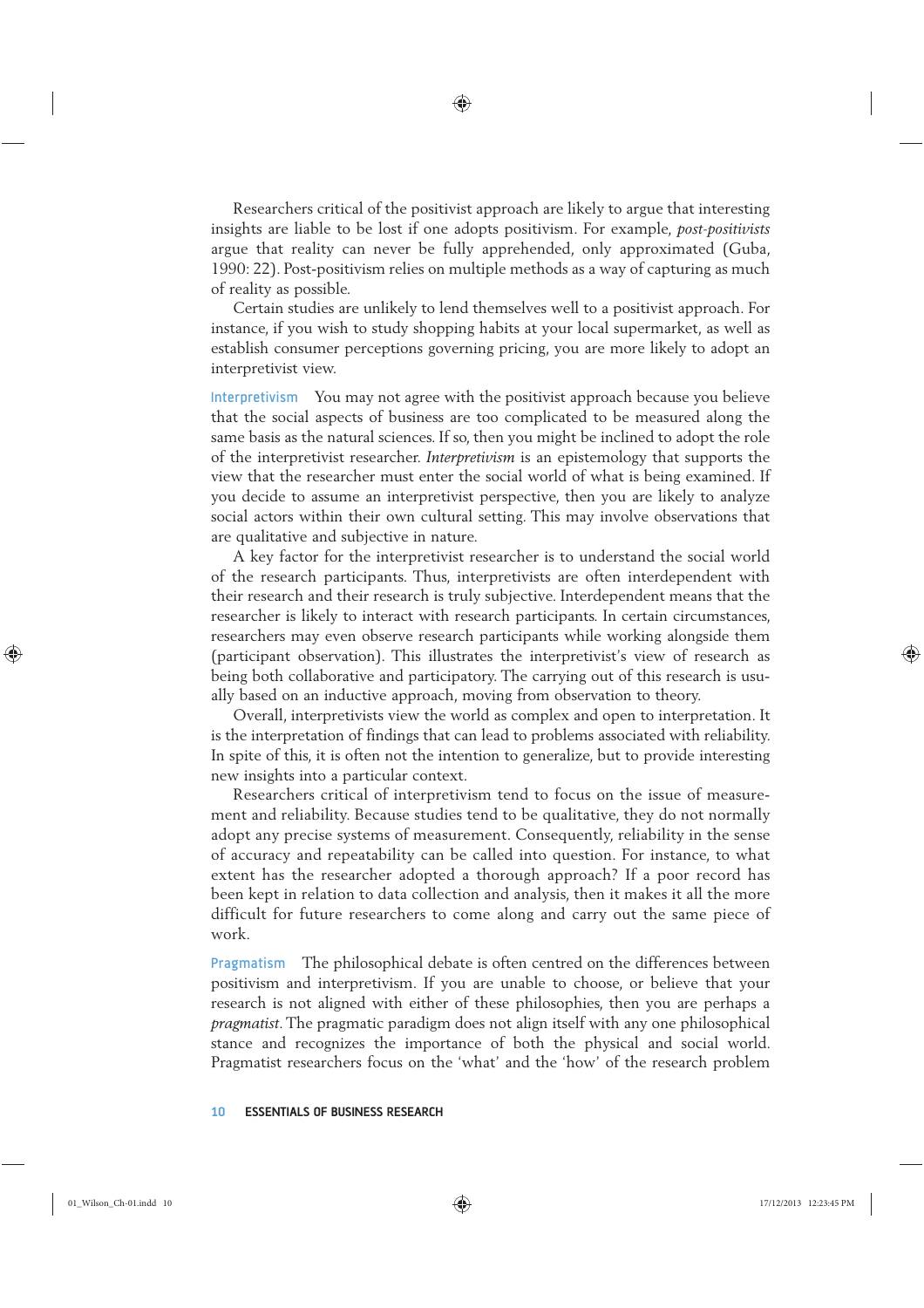(Creswell, 2003: 11). Pragmatism is generally viewed as the most popular paradigm for mixed methods social enquiry (Greene, 2007), although mixed methods could be used with any paradigm. Pragmatists place the research problem and research questions at the centre of the research and use the methods they consider to be the most appropriate in generating the most significant insights into their research. For example, if you are interested in researching how small companies in your region are coping with the current economic downturn, you may believe that the 'best way' to tackle this research question is to interview the owners of the companies and administer a questionnaire survey to employees. In short, this example can be described as taking a pragmatic stance. The focus is clearly on the research problem, while employing methods considered the most appropriate in answering the research question.

◈

### Ontology (the way we think the world is)

While epistemology is concerned with 'What is acceptable knowledge?', *ontology* is concerned with the nature of reality. In essence, it asks how we perceive the social world, or to put it another way, the way we think the world is. You need to decide whether you consider the world is external to social actors, or the perceptions and actions of social actors create social phenomena. If you consider the latter ontological stance, then you will adopt the subjectivist view. Subjectivism is clearly linked to interpretivism in that the researcher examines the motivation and social interactions of respondents. As a researcher you need to understand the subjective beliefs and attitudes motivating respondents to act in a particular way. For example, if you decide to analyze management perceptions towards their business networks, you are likely to record a wide range of feedback based on each person's own experience and perceptions. In effect, what you are doing is analyzing business networks based on everyday interaction that management experience. Business networks are therefore viewed by analyzing the subjective experiences of individual actors, namely, management.

Conversely, you may take an external view of the world, associated with objectivism. Objectivism is an ontological stance that implies that social phenomena are based on external realities that are beyond our reach or control. Citing the earlier 'business networks' example, rather than involving social actors directly in the research, objectivism would deal with business networks as being external to social actors. Analysis would then be on treating business networks as tangible objects that are clearly defined and external to the everyday changing interactions involving individual actors.

### Axiology (role of values in inquiry)

*Axiology* is concerned with the nature of value. Although this includes notable ethical issues that we will cover in Chapter 4, axiology is essentially concerned with

**AN INTRODUCTION TO BUSINESS RESEARCH 11**

♠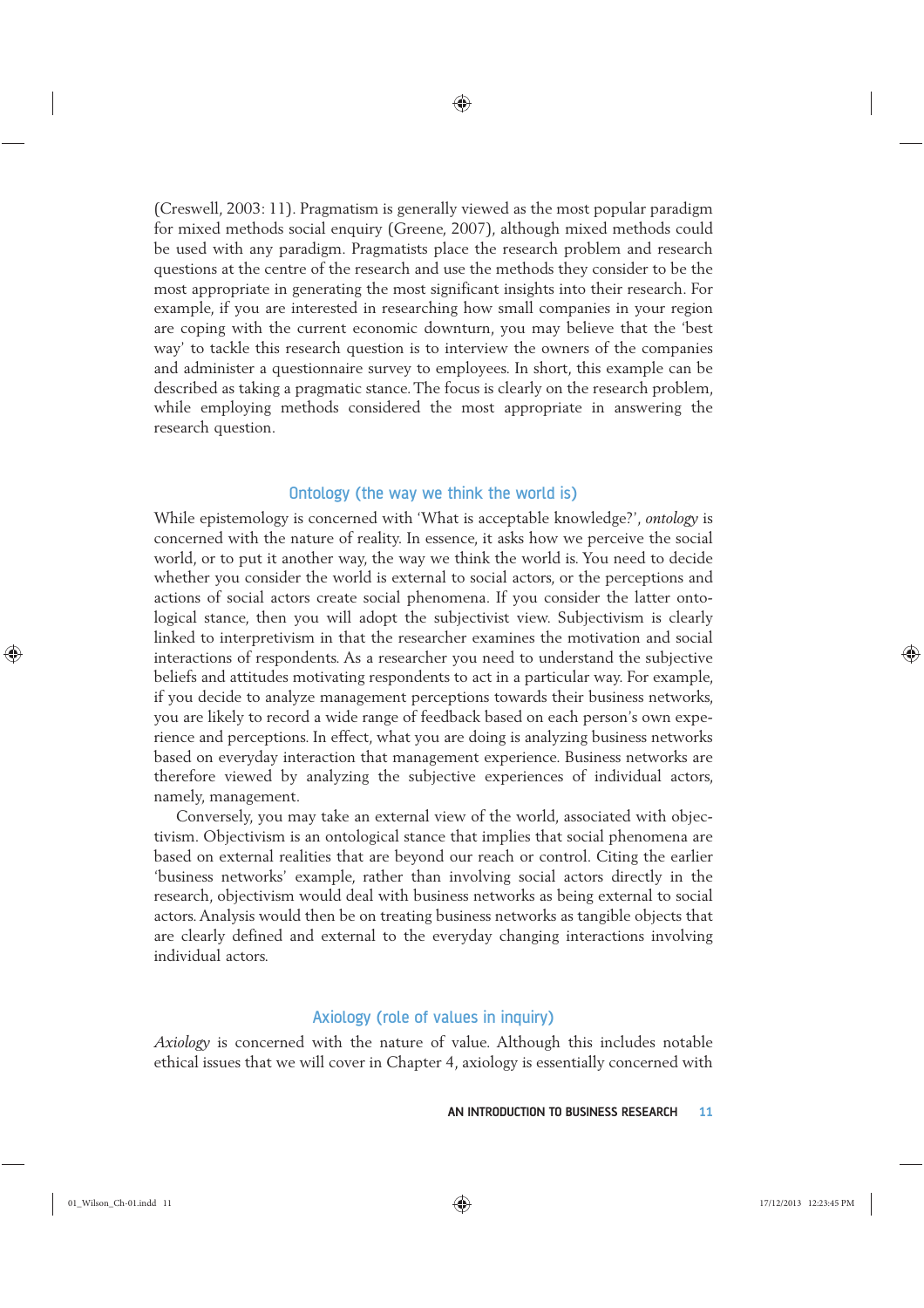the role that your own perception plays in the research. Your values play a role throughout the entire research process. Positivists consider the process of research as value free. One reason for this is that they are independent of their research. Or to put it another way, they are 'from the outside looking in'.

◈

Interpretivists consider that they are interdependent with their research, or in many cases 'embedded'. They are unlikely to be value free as they consider their own values. Thus, the interpretivist needs to work hard to ensure the production of a credible set of results. You will have your own values in terms of collecting and interpreting your data, and presenting your findings. In short, values are included in the research process. Sometimes these values are likely to be explicit. For instance, you may decide to choose judgemental sampling, thereby choosing respondents whom you perceive as 'adding value' to your study. Or the values can be implicit, such as interpreting findings in a cross-cultural study based on your own cultural values.

### How do I know which philosophy to adopt?

You may already see yourself as a particular type of researcher. For instance, you may consider yourself to be a more 'creative, hands-on' person, and therefore inclined to think that interpretivism is best suited to your way of thinking. Alternatively, if you see yourself as someone who prefers accurately measuring information, and taking a non-participatory role in your research, then you may opt for a positivist stance. In reality, the approach you take largely depends on your proposed research questions, along with your own assumptions as to how you should go about your research.

### Research approach

Research methods are often associated with two approaches – *inductive* and *deductive*. Let us look at each of these in turn. First, Kenneth F. Hyde (2000: 83) defined *inductive* as 'a theory-building process, starting with observations of specific instances, and seeking to establish generalisation about the phenomenon under investigation'. In other words, if you decide to follow an *inductive approach* to your study, you will be seeking to make observations about your research, and then perhaps contribute to a new theory. Conversely, a *deductive approach* 'begins with and applies a well-known theory'. For example, if your research project was focused on cross-cultural management and based on a deductive approach, then you may decide to apply Geert Hofstede's (1980) cultural theory. In other words, you are applying theory rather than attempting to generate new theory through an inductive approach.

One of the main distinguishing features between business research in an academic setting and 'real life' is *theory*. Quite simply, your own research project requires theoretical content. However, an important question you will need to answer quite early on is: 'How will theory feature in my study?' This brings us

### **12 ESSENTIALS OF BUSINESS RESEARCH**

♠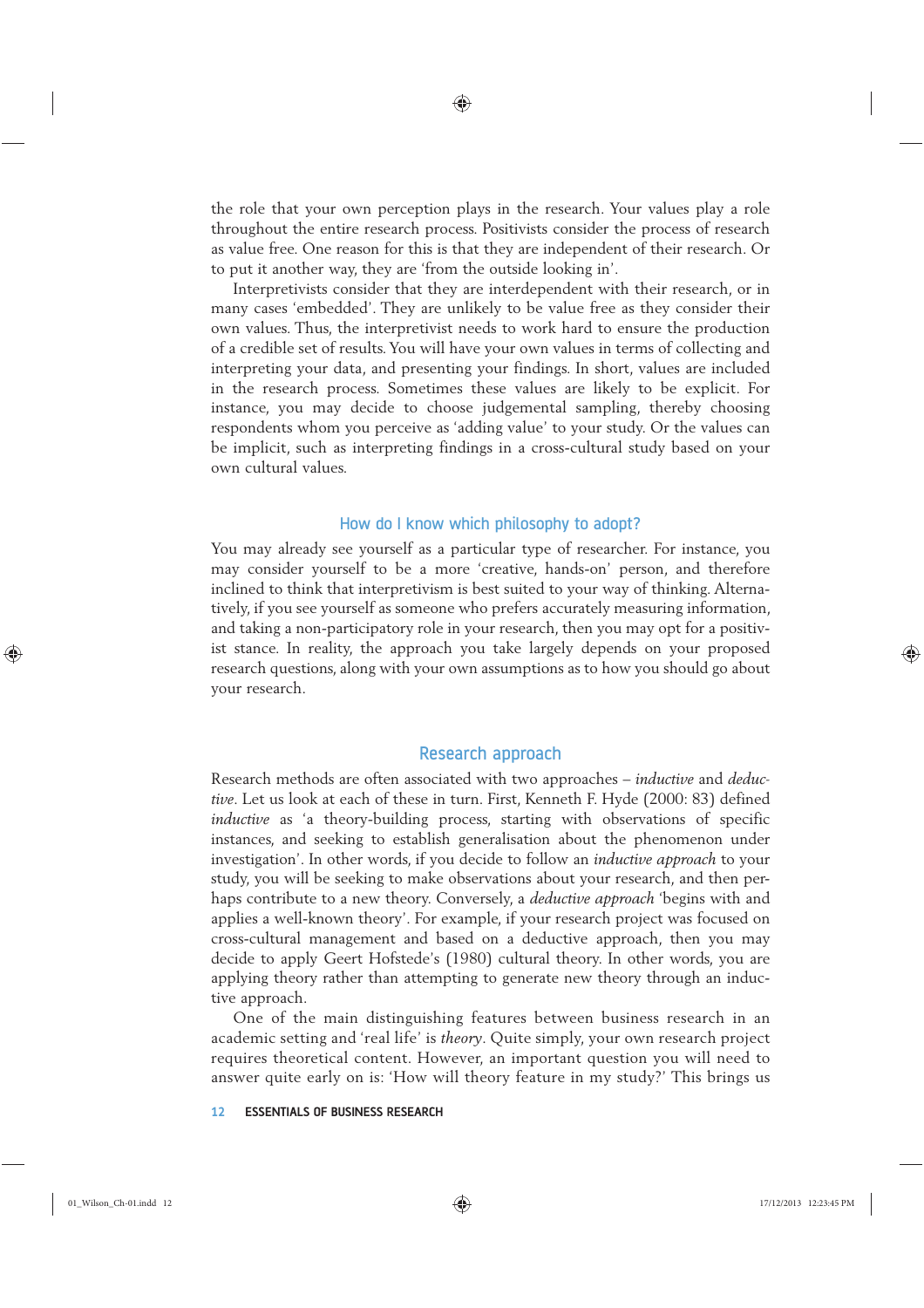to the important distinction between 'induction' and 'deduction'. A *deductive approach* is concerned with developing a *hypothesis* (or hypotheses) based on existing theory, and then designing a research strategy to test the hypothesis. 'In this type of research, theory, and hypotheses built on it, come first and influence the rest of the research process – this type of research is often associated with the *quantitative* type of research' (Ghauri and Grøhaug, 2005: 15). On the other hand, an inductive approach would collect data and develop theory as a result of your data analysis. This type of research is often associated with the *qualitative* type of research. These two types of research strategy are examined later in this section.

◈

At this point, it is worth stressing that I have discussed the dichotomy between qualitative/quantitative research and inductive/deductive. By dichotomizing these terms my intention is to make them easier to understand. Many researchers now challenge such dichotomization by recognizing that there is no reason why overlap cannot take place. For instance,

as evaluation fieldwork begins, the evaluation may be open to whatever emerges from the data – a discovery or inductive approach. Then, as the inquiry reveals patterns and major dimensions of interest, the evaluator will begin to focus on verifying and elucidating what appears to be emerging – a more deductive approach to data collection and analysis. (Patton, 1991: 194)

The approach you choose may depend on existing literature, e.g. can you see a gap in the literature that needs to be filled, or possibly your type of research questions, e.g. looking at relationships between variables or theory-building. It is worth remembering that if deciding to follow an inductive approach, you need to demonstrate excellent knowledge of the subject. Figure 1.2 shows how theory fits into each approach. Clearly, theory can be applied from the outset (deductive) or be produced as an outcome (inductive). In addition, Table 1.3 summarizes the major differences between deductive and inductive approaches to research.



**FIGURE 1.2** How theory fits into your research



♠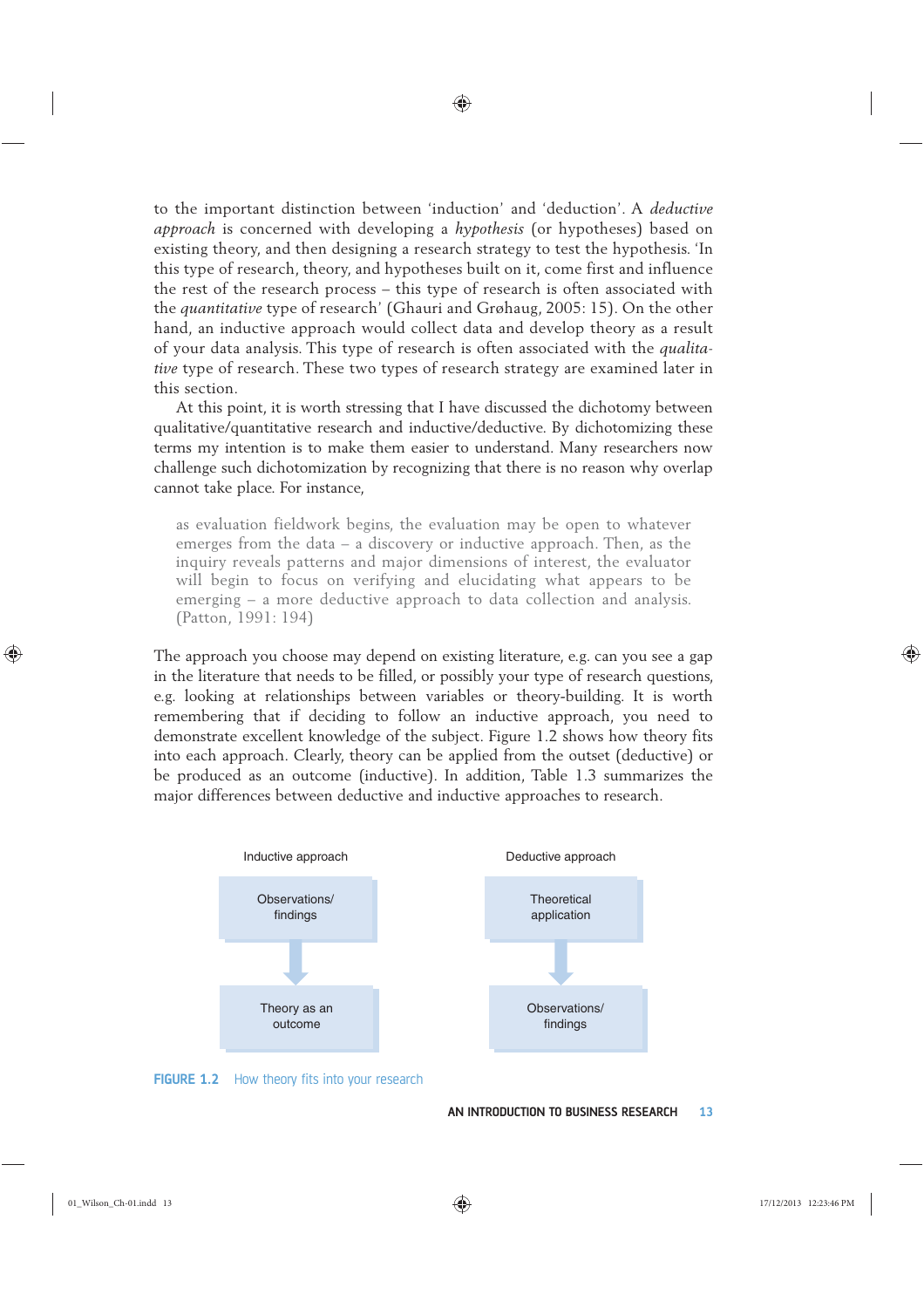| <b>Deduction emphasizes</b>                                                                                                                                                                                                                                                                                                                                                                                                                                                                                                                                                                     | Induction emphasizes                                                                                                                                                                                                                                                                                                                                                                                                 |
|-------------------------------------------------------------------------------------------------------------------------------------------------------------------------------------------------------------------------------------------------------------------------------------------------------------------------------------------------------------------------------------------------------------------------------------------------------------------------------------------------------------------------------------------------------------------------------------------------|----------------------------------------------------------------------------------------------------------------------------------------------------------------------------------------------------------------------------------------------------------------------------------------------------------------------------------------------------------------------------------------------------------------------|
| Scientific principles<br>۰<br>Moving from theory to data<br>۰<br>The need to explain causal relationships<br>$\bullet$<br>hetween variables<br>The collection of quantitative data<br>$\bullet$<br>The application of controls to ensure<br>$\bullet$<br>validity of data<br>The operationalization of concepts to<br>$\bullet$<br>ensure clarity of definition<br>A highly structured approach<br>$\bullet$<br>Researcher independence of what is being<br>$\bullet$<br>researched<br>The necessity to select samples of<br>$\bullet$<br>sufficient size in order to generalize<br>conclusions | Gaining an understanding of the meanings humans<br>٠<br>attach to events<br>A close understanding of the research context<br>۰<br>The collection of qualitative data<br>۰<br>A more flexible structure to permit changes of<br>۰<br>research emphasis as the research progresses<br>A realization that the research is part of the research<br>۰<br>process<br>Less concern with the need to generalize<br>$\bullet$ |

|  | <b>TABLE 1.3</b> Major differences between deductive and inductive approaches to research |  |  |  |  |  |
|--|-------------------------------------------------------------------------------------------|--|--|--|--|--|
|--|-------------------------------------------------------------------------------------------|--|--|--|--|--|

◈

Source: Saunders et al. (2007)

Once again, Table 1.3 dichotomizes deductive and inductive in order to show you the distinction between the two approaches. This distinction is somewhat ambiguous. For example, an inductive approach could also involve the collection of quantitative data. Similarly, a deductive approach may involve the collection of qualitative data, e.g. through interviews. The table is intended to highlight the traditionally perceived differences between the two approaches. Still, this does not mean that a certain amount of overlap cannot take place. Then why make the distinction? In essence, making the distinction between theory and research by considering deduction and induction can help you to decide how to go about your research. Moreover, it can help you to identify which approach existing researchers are taking in your chosen area of research. For instance, if the majority of researchers appear to be adopting an inductive approach, you may decide to 'add something to the literature' by adopting a deductive approach.

### Research strategy

Two terms often used to describe the main research strategies to business research are *qualitative* and *quantitative*. Norman K. Denzin and Yvonna S. Lincoln (2000: 8) described the distinction between *qualitative* and *quantitative* as follows:

the word 'qualitative' implies an emphasis on the qualities of entities and on processes and meanings that are not experimentally examined or measured (if measured at all) in terms of quantity, amount, intensity or frequency. *Qualitative researchers* stress the socially constructed nature of reality, the intimate relationship between the research and what is studied, and the situational

### **14 ESSENTIALS OF BUSINESS RESEARCH**

♠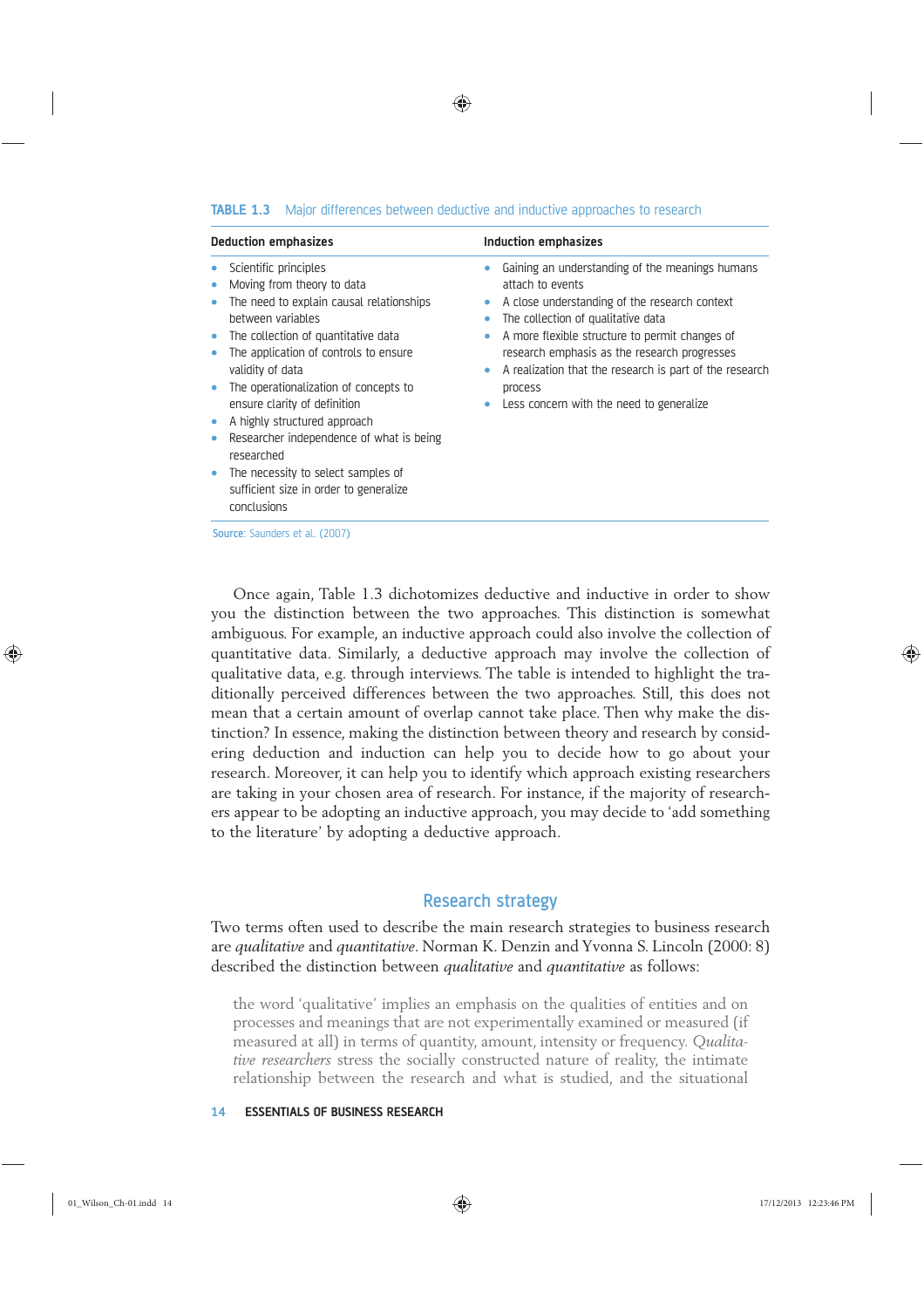constraints that shape inquiry. Such researchers emphasize the value-laden nature of inquiry. They seek answers to questions that stress how social experience is created and given meaning. In contrast, *quantitative studies* emphasize the measurement and analysis of causal relationships between variables, not processes. Proponents of such studies claim that their work is undertaken from within a value-free framework.

◈

In all likelihood, these are terms that you may have come across before. In short, the main difference is that quantitative research is usually associated with numerical analysis, while qualitative is not. Nevertheless, comparing the two strategies on the basis of analysis is rather simplistic. A number of other key differences also exist. For example, a quantitative strategy is viewed as objective and involves data collection methods such as questionnaires. Yet a qualitative approach is viewed as subjective and involves data collection methods such as interviews. Increasingly, researchers are using mixed methods that offer the advantage of overcoming single-method studies. The next section in this chapter takes a closer look at qualitative and quantitative research.

### Qualitative research

Once again, quantitative research examines data that are numerical, while qualitative inquiry examines data that are narrative. *Qualitative research* shares good company with the most rigorous quantitative research, and it should not be viewed as an easy substitute for a 'statistical' or quantitative study (Creswell, 1998). A qualitative strategy is usually linked with an inductive study. As we have already established in this chapter, an inductive theory means that theory is likely to be an outcome, rather than applied from the outset.

Combining qualitative research and inductive theory are common as they are well suited to providing insights that allow for the generation of theoretical frameworks. For example, you might be interested in studying the impact that Chinese cultural values have on Sino-European joint venture performance. If no theoretical framework exists in this particular area, then one option would be to undertake an inductive approach. In the first instance, this may involve identifying cultural values and establishing how these will be measured. Next, interviews might take place with Chinese and European managers involved in the running of the joint venture. This would then be followed by an analysis of your findings. Lastly, depending on your results, you may then propose a theoretical framework that illustrates the relationship between the cultural values and joint venture performance.

### Quantitative research

'A *quantitative approach* to research might draw a large and representative sample from the population of interest, measure the behaviour and characteristics of that sample, and attempt to construct generalizations regarding the population as a whole' (Hyde, 2000: 84). Unlike qualitative research, quantitative research is often

**AN INTRODUCTION TO BUSINESS RESEARCH 15**

♠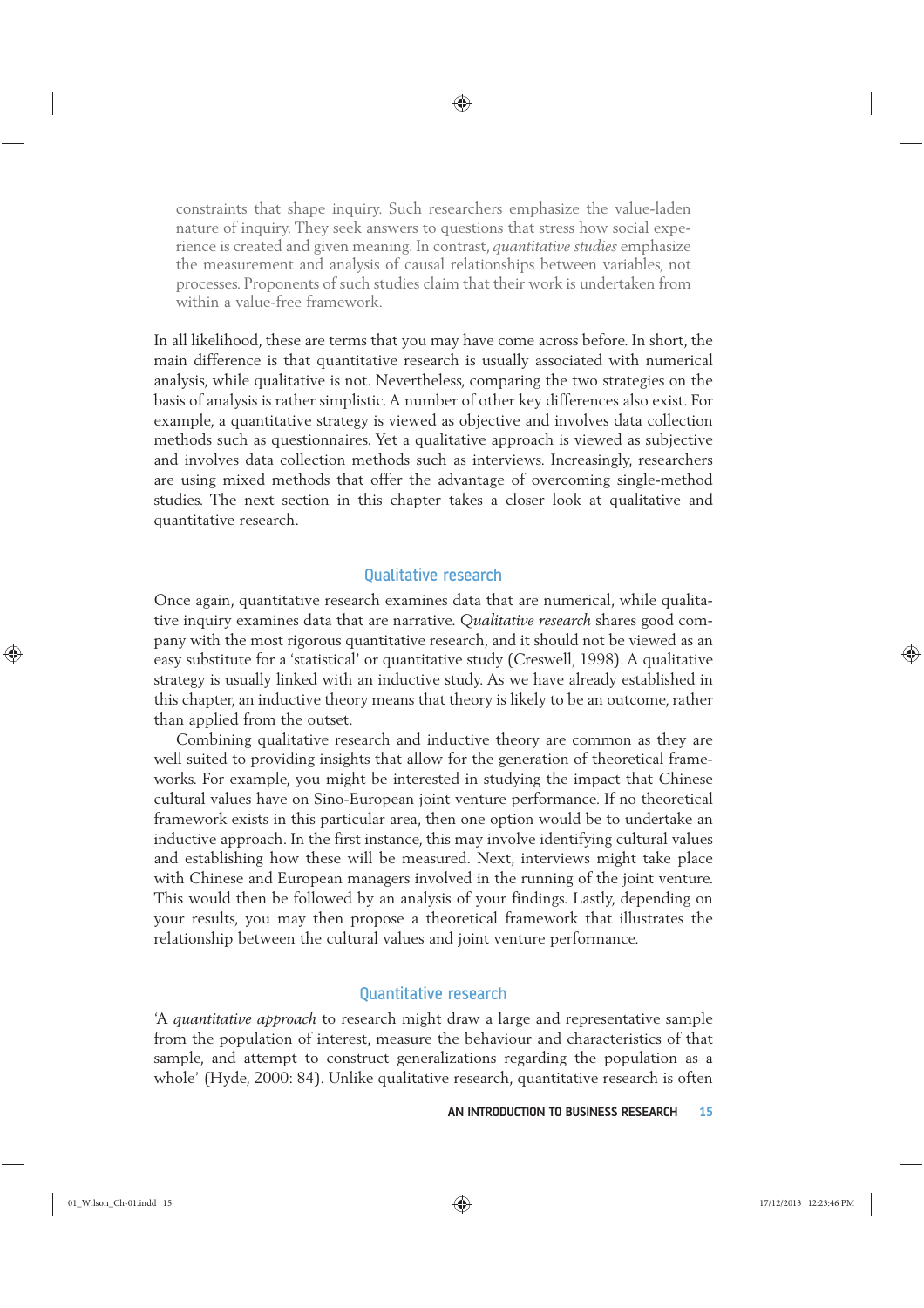associated with a deductive approach. In other words, theory is applied from the outset. Analysis is usually statistical and involves analyzing the results following theoretical application. Rather than generating a theoretical framework as a possible outcome, you would apply an existing theory that would help interpret your findings. Furthermore, because you have probably applied a theory that has been used by several previous researchers, interestingly your results can often be compared with current studies. Using the joint venture example again, let us assume that now that you have analyzed the relationship between cultural values and joint venture performance, you are keen to know how many years managers intend remaining in a joint venture. The nature of this question is objective and will generate numeric or quantitative data.

◈

### A comparison of qualitative and quantitative research

One way of describing qualitative and quantitative research is to compare the differences between the two. These differences include:

- the rejection of quantitative, positivist methods by qualitative researchers;
- qualitative researchers believe they can get closer to the actors' perspective through detailed interviewing and observation;
- qualitative researchers are more likely to confront the constraints of everyday life, while quantitative researchers tend to abstract themselves from this world and consequently they seldom study it directly; and
- x qualitative researchers tend to believe that rich descriptions are valuable while quantitative researchers are less concerned with such detail (Näslund, 2002: 328).

Qualitative and quantitative methods do not necessarily have to be used exclusively. 'One might use qualitative data to illustrate or clarify quantitatively derived findings, or one could quantify demographic findings, or use some form of quantitative data to partially validate one's qualitative analysis' (Strauss and Corbin, 1990).

Most research projects and researchers, however, place their emphasis on one form or another, partly out of conviction, but also because of training and the nature of the problems studied.

When comparing a qualitative and quantitative study, in a qualitative study, the research question often starts with a *how* or *what* so that initial forays into the topic describe what is going on. This is in contrast to quantitative questions that ask *why* and look for a comparison of groups (e.g. is Group 1 better at something than Group 2?) or a relationship between variables, with the intent of establishing an association, relationship, or cause and effect, e.g. did variable X explain what happened in variable Y? (Creswell, 1998).

Although some students shy away from quantitative research for fear of statistics, it is worth noting that although data collection can be time-consuming and problematic, data analysis is relatively straightforward. This is in contrast to qualitative research where conducting a small number of interviews may seem uncomplicated, yet the analysis, often typing and analyzing interview transcripts, can be

### **16 ESSENTIALS OF BUSINESS RESEARCH**

♠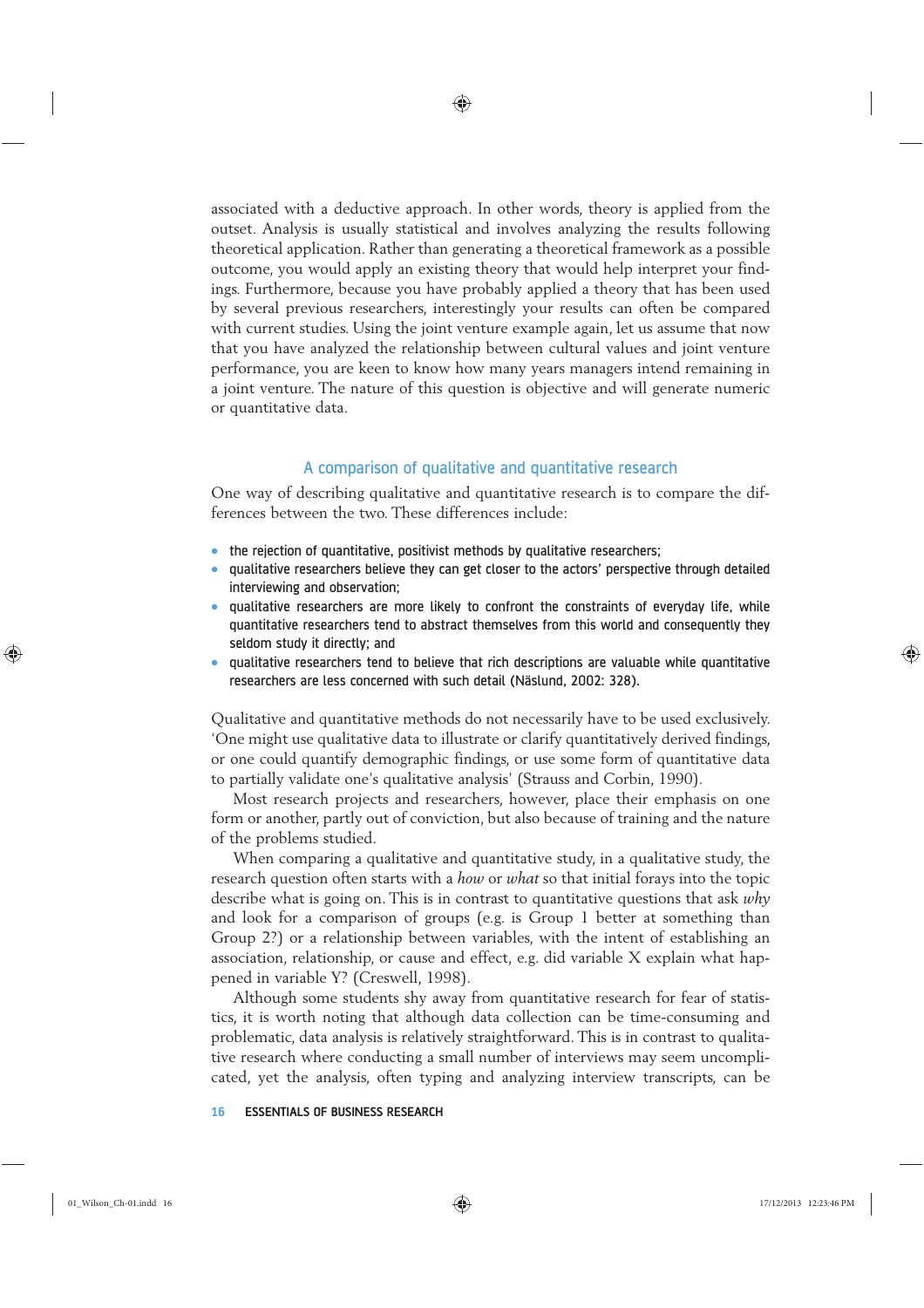extremely time-consuming. To give you some idea, transcribing a one-hour interview is likely to involve in the region of 5,000–6,000 words!

◈

Finally, your research strategy is likely to be a matter of choice. Once again, it is not simply a question of one or the other. In many respects your strategy does not need to follow a qualitative/quantitative divide. Increasingly, students are recognizing that using mixed methods for their data collection can add value to their study. For example, you may wish to administer a questionnaire survey that explores customer satisfaction in your workplace, while you are also interested in conducting follow-up interviews with those individuals who appear to be particularly dissatisfied.

In short, do not be 'pigeon-holed' into one strategy or the other, but consider the merits of adopting an eclectic approach.

### Combining qualitative and quantitative research (multi-strategy research)

In the previous section I briefly introduced the term 'mixed methods' and the possibilities available to researchers for combining qualitative and quantitative research. According to Tashakkori and Teddlie (1998: 17–18), mixed method studies are those that 'combine the qualitative and quantitative approaches into the research methodology of a single study or multi-phased study.' However, arguably this is perhaps taking a simplistic view of so-called 'mixed methods', as research can involve different paradigms, more than one researcher and a number of research methods. In brief, mixed methods are complex and should be viewed at a strategic level. This view is shared by Bryman (2001), who argues that a more suitable term for 'mixed methods' is 'multi-strategy'. This is because 'mixing' implies combining qualitative and quantitative methods in some way. Arguably, a more accurate description is that qualitative and quantitative are not combined, but you have multiple levels. Therefore, for the remainder of this book I will use the term 'multistrategy' as opposed to 'mixed methods'. Multi-strategy research can be viewed as 'pragmatic research' in that the research does not attempt to 'fit' into any one paradigm, but the researcher uses whichever methods he or she considers work best for their particular study.

What is the rationale for using multi-strategy research? Prior to considering the merits of conducting multi-strategy research, it is important to note the underlying reasons why some scholars are critical of this approach. First, it can be argued that qualitative and quantitative methods rest on different paradigm assumptions and cannot be easily combined. Second, carrying out multi-strategy research is time-consuming and likely to be expensive. Third, a student may not be familiar with both forms of data and lack the required skills to conduct both qualitative and quantitative research. Finally, carrying out multi-strategy research is rarely an essential requirement at most academic institutions.

Proponents of multi-strategy research cite a number of reasons why it should be a serious consideration when conducting research. These include:

### **AN INTRODUCTION TO BUSINESS RESEARCH 17**

♠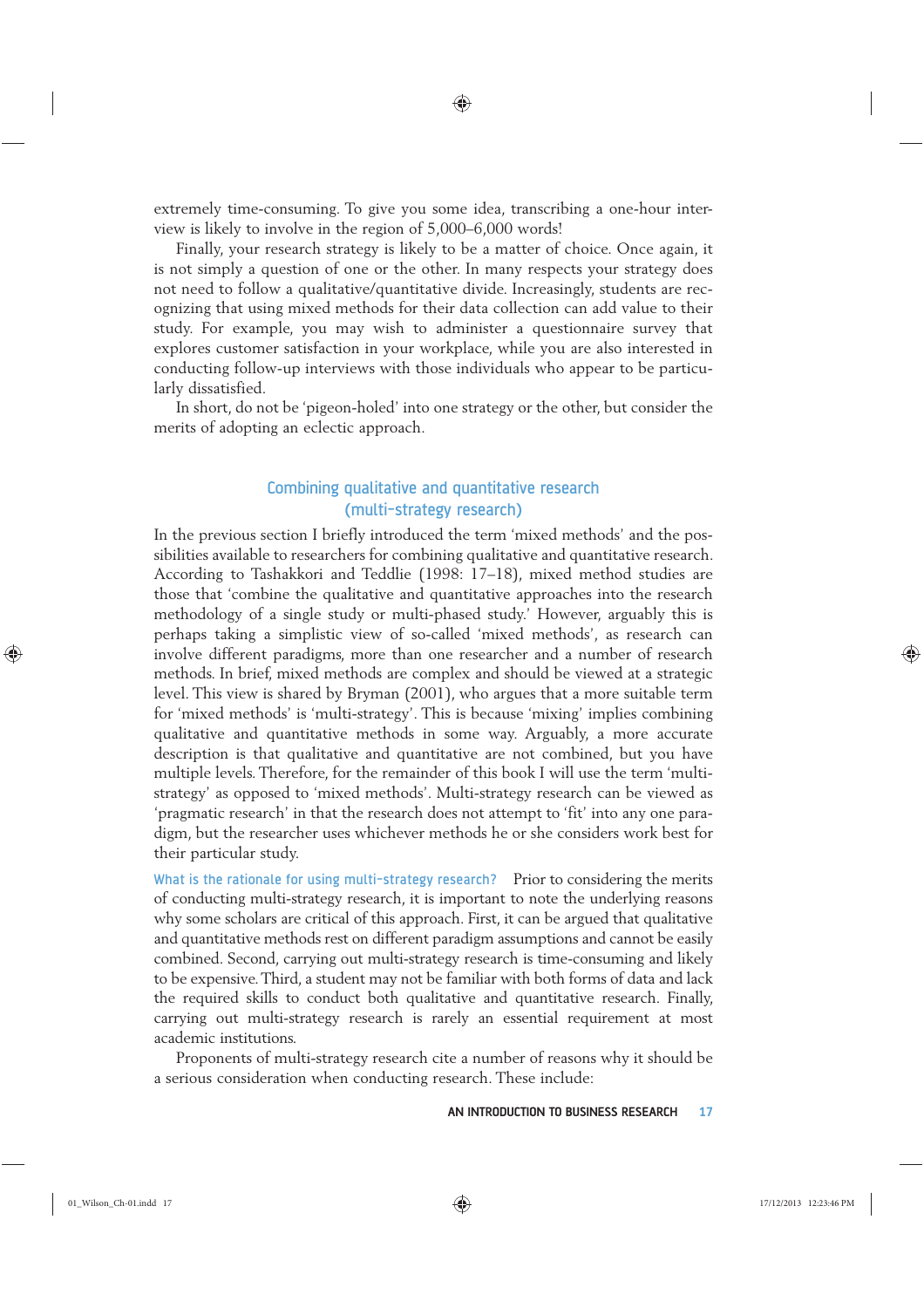x Multi-strategy research helps to answer questions that can only be answered by combining qualitative and quantitative research. For example, 'Why do respondents provide certain answers in a questionnaire survey?' In other words, qualitative data can be used to determine quantitative results.

◈

- Multi-strategy studies are practical and do not restrict the researcher to 'sticking to' welldefined research paradigms. In other words, it adopts a pragmatic approach to research.
- Multi-strategy research can come across as more comprehensive and in-depth than being restricted to purely qualitative or quantitative. For example, if you decided to research the Eurozone crisis, restricting your analysis to numerical data does not address people's overall opinions on key issues associated with the crisis.

How can multi-strategy research be incorporated into my study? If you are considering using multi-strategy research, a key question is deciding how the combination of qualitative and quantitative research should be incorporated into your study. For example, should qualitative come before quantitative? Should both the qualitative and quantitative phases be conducted at the same time? Creswell (1995) addresses the issue of how and when multi-strategy research should be undertaken by proposing the following four what he refers to as 'mixed method designs':

- Two-phase studies: The researcher first conducts a qualitative phase of a study and then a quantitative phase, or vice versa. The two phases are separate. For example, the first phase might involve carrying out a focus group (qualitative), followed by administering a questionnaire survey (quantitative).
- Parallel studies: The researcher conducts the qualitative and quantitative phases at the same time.
- x Equivalent status designs: The researcher conducts the study using both the quantitative and the qualitative approaches (about equally) to understand the phenomenon under study.
- Dominant/less dominant studies: The researcher conducts the study 'within a single dominant paradigm with a small component of the overall study drawn from an alternative design'

(Creswell, 1995: 177).

Tashakkori and Teddlie (1998) also propose a fifth design – designs with multilevel use of approaches. The authors describe this design as using different types of methods at different levels of aggregation. For example, data could be analyzed qualitatively at the individual level, quantitatively at the departmental level, qualitatively at the company level and quantitatively at the organizational level.

Writing up and multi-strategy research Similar to data collection, a key issue for multistrategy researchers is deciding how to write up multi-strategy findings. In essence, if you decide to undertake multi-strategy research, the presentation of your findings depends on which multi-strategy design you have chosen. For example, if carrying out a two-phase study, then it makes perfect sense to present the findings in the order that each research approach was undertaken.

Multi-strategy research from a business setting Multi-strategy research is certainly receiving greater acceptance in the academic community. Evidence of this is that

### **18 ESSENTIALS OF BUSINESS RESEARCH**

♠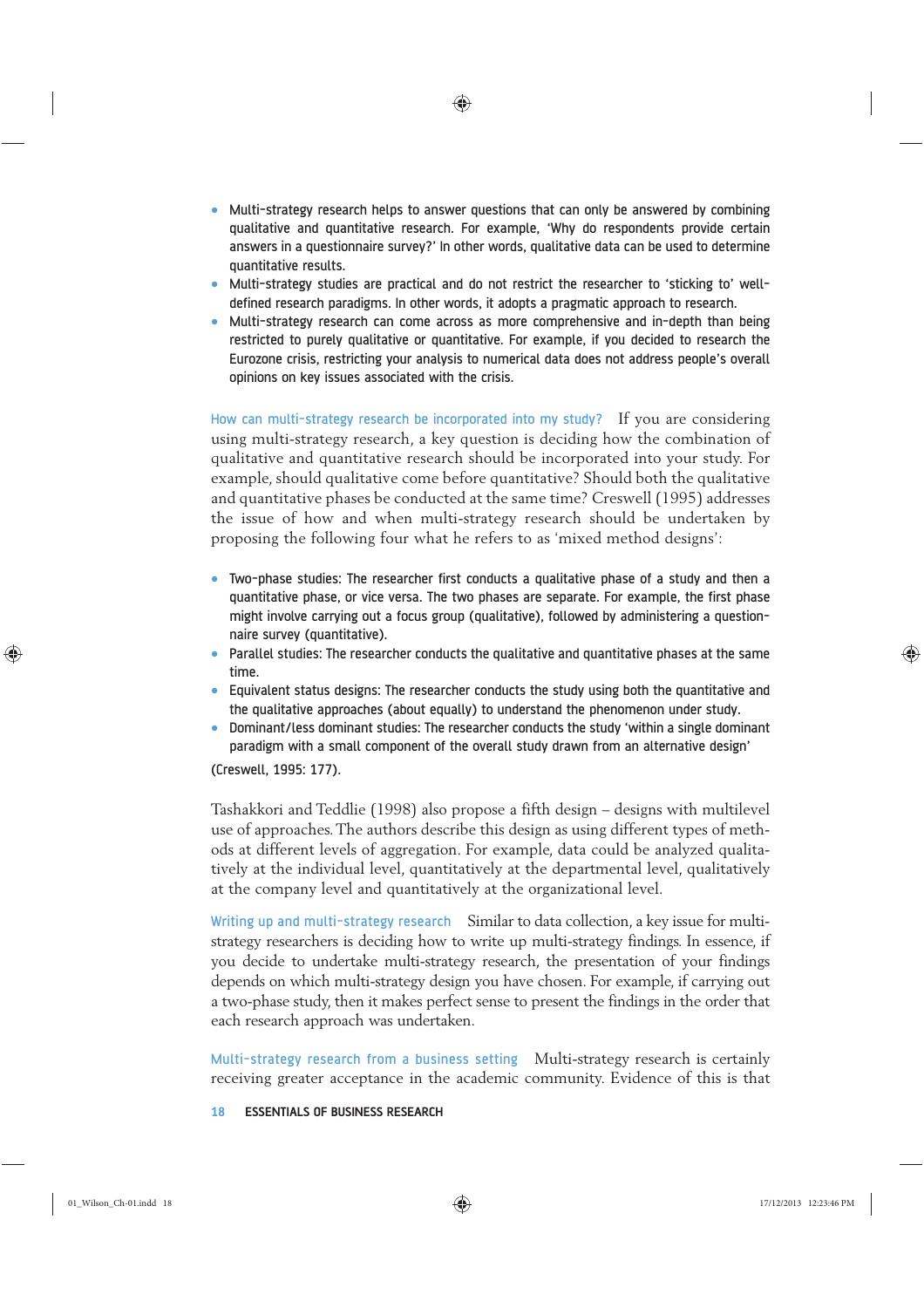there is now even an academic journal in this area – the *Journal of Mixed Methods Research* (JMMR). According to the publishers, the journal's scope includes 'delineating where mixed methods research may be used most effectively, illuminating design and procedure issues, and determining the logistics of conducting mixed methods research'.

◈

### What is the relationship between research philosophy, research approach, and research strategy?

Earlier in the chapter, the Honeycomb of Research Methodology illustrated the six main elements that make up research methodology. By now, you should begin to see a relationship between the first three of these elements, the key concepts of research, and recognize how choice of research philosophy is likely to influence both choice of research approach and research strategy (see Table 1.4). The intention of this table is to get you thinking about how your own preferences, values and choice of topic may influence your epistemological stance.

Once again, to illustrate the relationship between the key concepts of research, if your epistemological stance is a positivist one, then you are likely to view knowledge as an object (objective), or in other words it exists independently of the mind. In addition, your research approach is likely to be deductive, whilst adopting a quantitative research strategy. In essence, your choice of research philosophy is likely to determine your research approach and research strategy. For example, if you intended applying existing theories for measuring a company's performance, using financial measures and statistical data, while administering a questionnaire to gather this data, then there is a clear thread here from epistemology (positivist), ontology (objective), to research approach (deductive), followed by research strategy (quantitative). If you are taking an interpretivist stance, then your ontological view is likely to consider knowledge as an idea that is independent of someone's mind (subjective), research approach is likely to be inductive, while undertaking a qualitative research strategy. However, pragmatism does not take one epistemological stance, as pragmatists place the research problem and research questions at the centre of the research. In addition, they use methods they consider to be the most appropriate in generating the most significant insights into their research;

| <b>TABLE 1.4</b> Positivism, interpretivism and pragmatism epistemologies |  |
|---------------------------------------------------------------------------|--|
|---------------------------------------------------------------------------|--|

|                | Research approach   | <b>Ontology</b>             | Axiology          | <b>Research strategy</b>           |
|----------------|---------------------|-----------------------------|-------------------|------------------------------------|
| Positivism     | Deductive           | Objective                   | Value-free        | Quantitative                       |
| Interpretivism | Inductive           | Subjective                  | Biased            | Qualitative                        |
| Pragmatism     | Deductive/inductive | Objective and<br>subjective | Value-free/biased | Qualitative and/or<br>quantitative |

**AN INTRODUCTION TO BUSINESS RESEARCH 19**

♠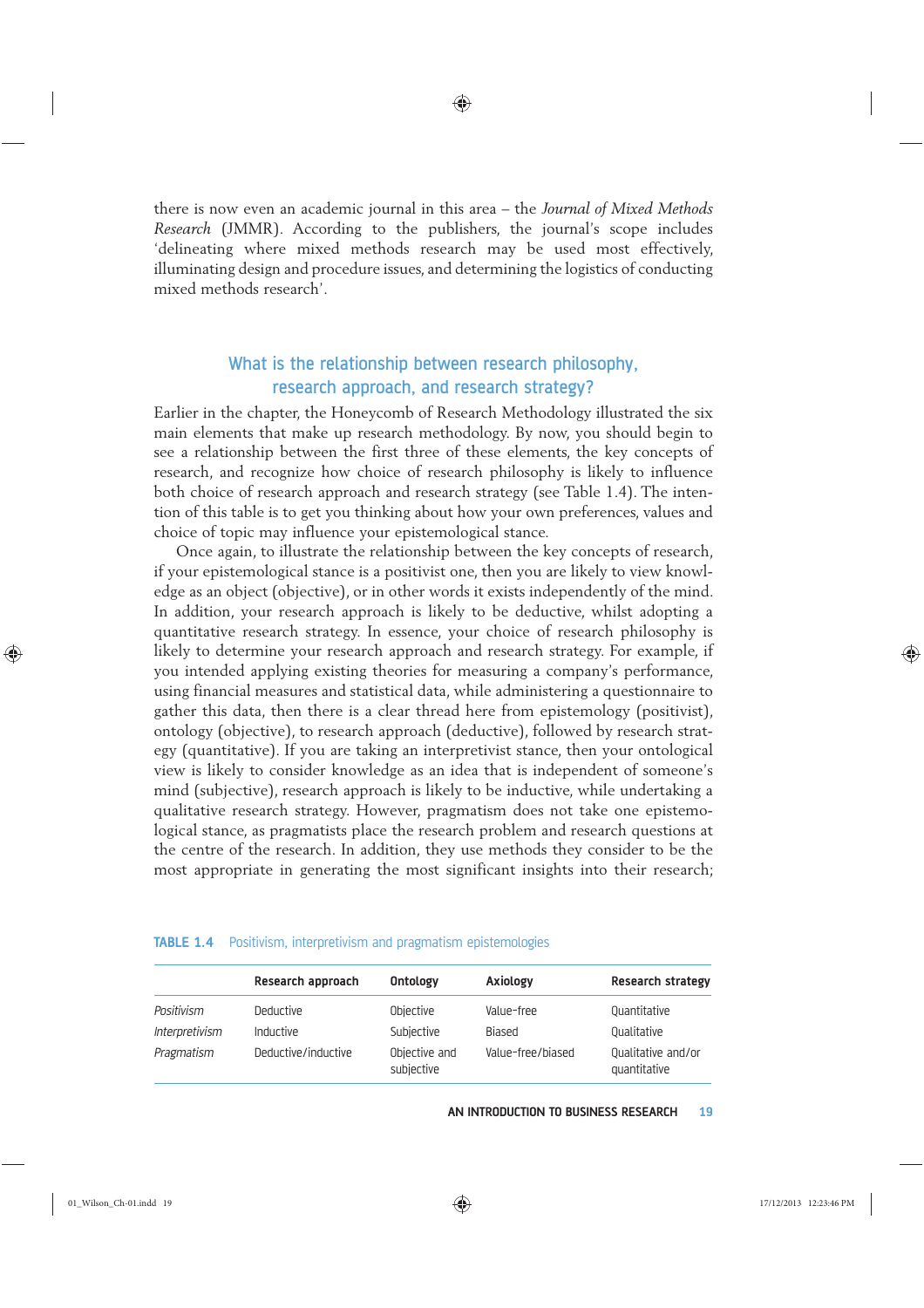typically, this involves multi-strategy research. The researcher adopts both an objective and subjective point of view. Morgan (2007: 71) refers to the relationship between theory and data in the pragmatic approach as a version of 'abductive reasoning' that moves back and forth between induction and deduction. In other words, in terms of ontology, a multiple view is chosen in order to achieve the research question(s).

◈

Finally, remember that your epistemology does not have to be quite so rigid. Your choice in this respect is down to your decision as an independent researcher. When considering your research problem and research questions, you should ask yourself which is your preferred philosophical stance, how this relates to your research approach, and the research strategy required to help you to address your initial research questions.

### **How Business Research Links to the Organization**

Of course, businesses also have to make important decisions in terms of how they approach research, such as decisions governing qualitative and quantitative strategies. Yet, the extent of their involvement in business research often depends on the size and resources within an organization and whether or not it is carried out in-house or outsourced to a third party. We have established that business research is conducted in order to aid business-related decision-making, usually in response to external market conditions. For example, a car manufacturer might decide to conduct research exploring why a particular model has witnessed a sudden decline in sales. However, we have yet to examine how business research links to the organization in terms of how it is carried out and by whom. Frequently, large companies will employ research agencies to carry out research on their behalf, while small and medium sized enterprises (SMEs) tend to conduct research in-house. Research may be conducted on an *ad hoc* basis or at regular intervals.

Ipsos MORI is one of the UK's leading market research agencies. Clients include Toyota, Nokia, the BBC and Norfolk County Council. Figure 1.3 shows the possible

Step 1: Norfolk County Council (NCC) commission Ipsos MORI to conduct research into people's views on education provision within the county

Step 2: Ipsos MORI collect data on behalf of NCC Step 3: Ipsos MORI analyze data on behalf of NCC Step 4: Ipsos MORI report findings to NCC

Step 5: NCC considers the report findings then takes the appropriate action\*

\*If NCC is unsatisfied with the service provided by Ipsos MORI, or certain aspects of the findings do not meet with their approval, additional research may be required.

**FIGURE 1.3** Possible steps taken by a market research agency

**20 ESSENTIALS OF BUSINESS RESEARCH**

♠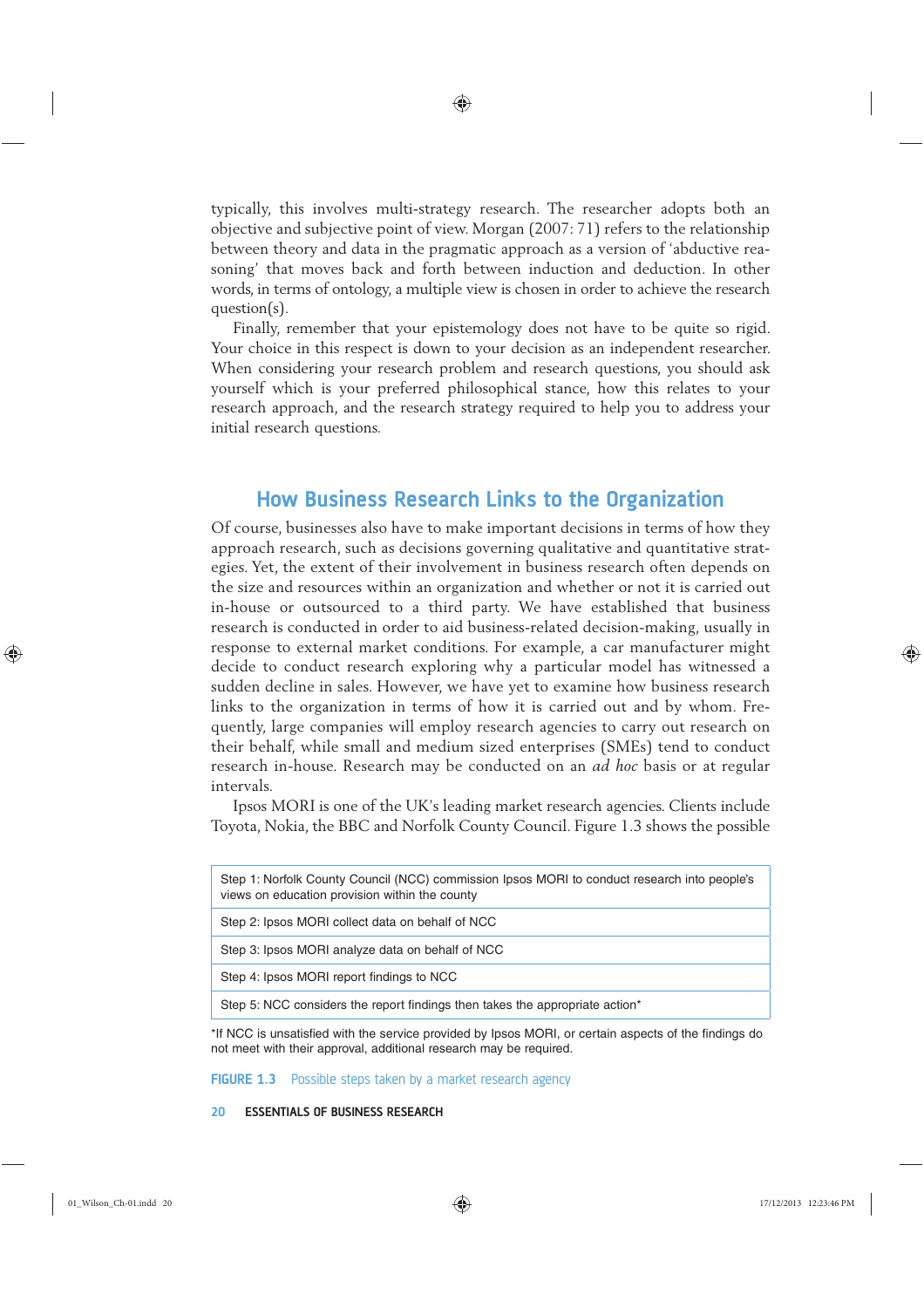steps Ipsos MORI may take when conducting research on behalf of the UK local authority, Norfolk County Council.

◈

Unlike Norfolk County Council, unfortunately you do not have the luxury of a market research agency to carry out research on your behalf! Nevertheless, essentially the steps involved are not dissimilar to those required when undertaking your own research project. Clearly, your own project will also include a set of objectives, data collection and findings. These stages will be explored in greater detail when we look at 'research process' later in this chapter.

# **Research Skills**

In order to be able to successfully complete your research project, it is essential that you are familiar with the skills required. This section is devoted to what I would call the 'key skills' that should be a characteristic of every student researcher.

Research practitioners and student researchers share similar skills when conducting research. Still, there are some notable differences. First, let us look at the skills required to be a research practitioner. As illustrated in the above Ipsos MORI example, research practitioners are usually working on behalf of a client or clients, and are paid a flat fee for doing so. The size of the fee depends on a number of factors, such as the amount of work involved, the number of researchers appointed, the timeframe, the geographical coverage and the number of agencies able to carry out the research. Obviously, to justify their fee, research practitioners have to portray a range of qualities – communication and presentation skills, an ability to work to deadlines, effective organizational management and attention to detail. Although these do not all apply to a student researcher, certain qualities, such as organizational management and working to deadlines, are certainly relevant.

The next section discusses essential skills that should help you to achieve a better overall performance when undertaking your research project. Let us look at each of these in turn.

### Dedication

Undertaking any form of research is a time-consuming and usually an extremely challenging process. Your research project is no different. It is important that you adopt a dedicated approach from the outset. Starting your project a few short weeks prior to the submission deadline is unlikely to produce a piece of work of sufficient standard. Naturally, taking into account certain considerations in your research is likely to lead to higher levels of dedication. If you choose a topic that you consider interesting, you will find it much easier to motivate yourself towards your study. Similarly, if you choose a topic that you already have some knowledge and experience of, this can increase your level of motivation. On the other hand, remember that if you choose a topic simply on the basis of it being perceived as an easy option, you may find it difficult to motivate yourself to complete your project to a satisfactory conclusion.

### **AN INTRODUCTION TO BUSINESS RESEARCH 21**

♠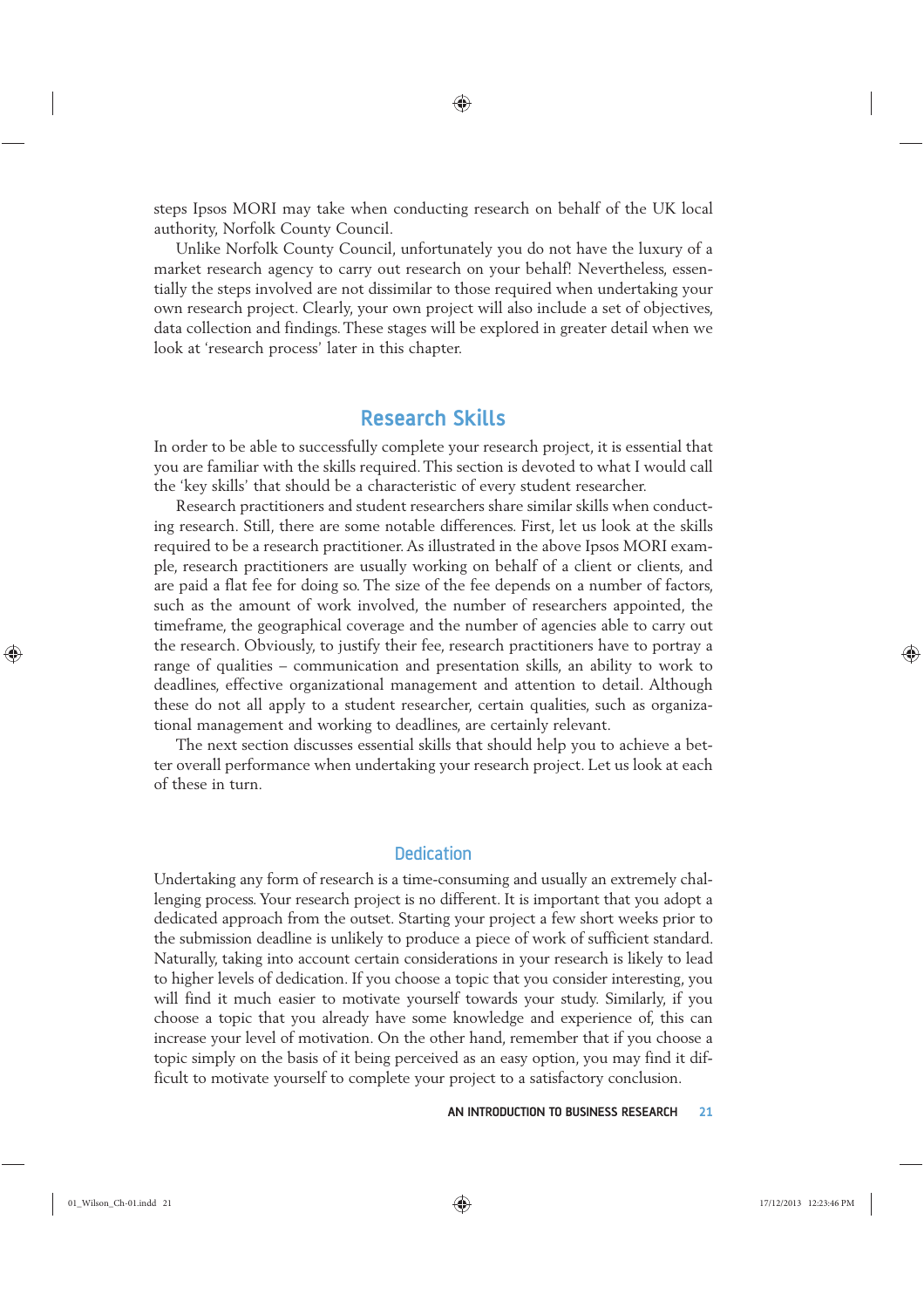### **Responsibility**

◈

Both a practitioner and student researcher need to consider areas of responsibility while doing their research. To give you some idea of the responsibilities required of a practitioner researcher, Figure 1.4 illustrates some of the key professional responsibilities expected of researchers working on behalf of the Market Research Society. MRS is the world's largest association serving all those with professional equity in the provision or use of market, social and opinion research, and in business intelligence, market analysis, customer insight and consultancy (www.mrs.org.uk).

- 1 Researchers shall ensure that participation in their activities is based on voluntary informed consent.
- 2 Researchers shall be straightforward and honest in all their professional and business relationships.
- 3 Researchers shall be transparent as to the subject and purpose of data collection.
- 4 Researchers shall respect the confidentiality of information collected in their professional activities.
- 5 Researchers shall respect the rights and well-being of all individuals.
- 6 Researchers shall ensure that respondents are not harmed or adversely affected by their professional activities.
- Researchers shall balance the needs of individuals, clients and their professional activities.
- 8 Researchers shall exercise independent professional judgement in the design, conduct and reporting of their professional activities.
- Researchers shall ensure that their professional activities are conducted by persons with appropriate training, qualifications and experience.
- 10 Researchers shall protect the reputation and integrity of the profession.

**FIGURE 1.4** The principles of the MRS 'code of conduct': MRS Code of Conduct (2010) Source: https://www.mrs.org.uk/pdf/code\_of\_conduct.pdf Accessed 20 September 2013

As a student researcher you have a number of responsibilities to consider. For example, if you decide to conduct in-depth interviews, research participants must be asked whether or not they wish the information provided to remain confidential. Second, you have a responsibility to complete your project in line with your own university or college code of conduct on project submission. A key feature of this is likely to be avoiding plagiarism, i.e. claiming that someone else's work is your own. Lastly, you have a responsibility to yourself to make sure that your final project provides an accurate insight into your findings. Several of the points highlighted above relate to ethical standards.

### Language

If English is not your first language, it is worth allowing additional time to conduct your research. Having your grammar checked by a native English speaker can also help. Even if English is your native language, you may still lack confidence when it comes to writing up. Reading articles from peer-reviewed journals can help you to

### **22 ESSENTIALS OF BUSINESS RESEARCH**

♠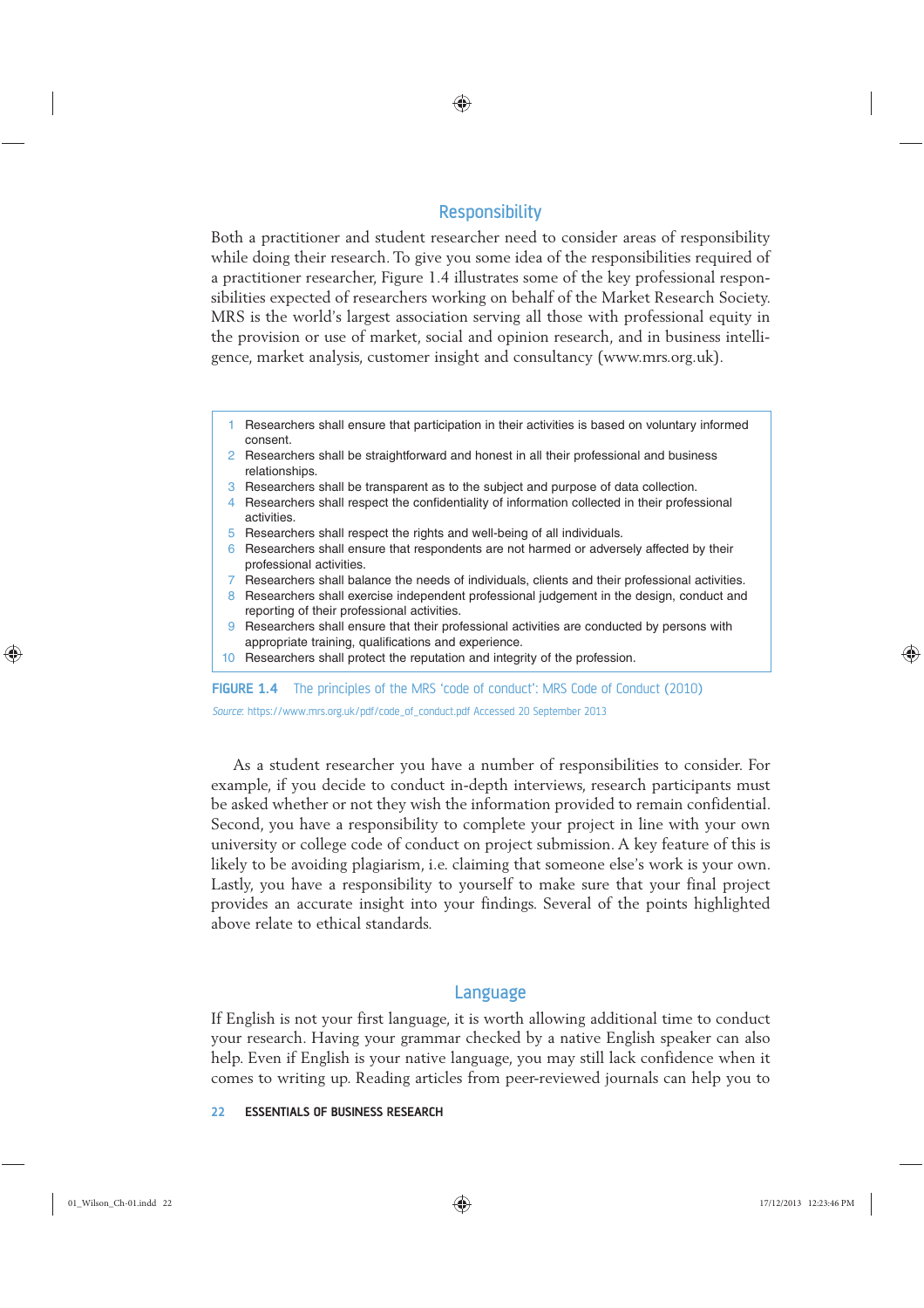#### **TABLE 1.5** Research methods – examples of learning outcomes

| Learning outcomes (threshold standards)<br>On successful completion of this module the student will be expected to be able to: |                                                                                                                                                                                                   |  |  |
|--------------------------------------------------------------------------------------------------------------------------------|---------------------------------------------------------------------------------------------------------------------------------------------------------------------------------------------------|--|--|
|                                                                                                                                |                                                                                                                                                                                                   |  |  |
| Intellectual, practical, affective and<br>transferable skills                                                                  | 3. Synthesize and critically evaluate the current theoretical<br>and methodological developments in their chosen field of<br>study, making clear their own contributions to this body of<br>work. |  |  |
|                                                                                                                                | 4. Demonstrate the required skills and abilities needed to<br>successfully plan, organize, undertake and communicate<br>the findings of a piece of small-scale business/<br>management research.  |  |  |

◈

Source: Anglia Ruskin University (2008)

get a feel for the writing style required to complete your project. This is particularly true in relation to the literature review (Chapter 3).

Although you are not writing an English language project, the reader still needs to be able to make sense of what it is that you are trying to say. Avoid simple errors such as 'costumer' (customer or consumer). Essentially, you must show good use of grammar and punctuation in your writing. Many universities and colleges award marks for presentation; this usually includes the level of English. Of course, a sound understanding of Microsoft Word can help greatly when it comes to writing your project. Certainly, electronic tools such as spell-check and a thesaurus are extremely useful. Just remember to set the required English language function!

Finally, anyone can become a solid researcher. This primarily relates to having the required academic ability to fulfil the learning outcomes laid down by your academic institution. Although these tend to vary between institutions, often they are along similar lines. Table 1.5 provides an example of learning outcomes that are likely to be expected of you by your institution.

Academic skills required to complete your project may have been taught to you as part of a research skills module. Still, in some institutions study programmes do not include such a provision. Therefore, a book such as this can help guide you through the research process. In addition, past student projects and peer-reviewed journals can be a useful guide to academic requirements.

During your course you will have studied a wide range of modules. For many students, their chosen topic is often based on a subject they have studied earlier in their degree. If you are studying a BA (Hons) in Finance, for instance, you may have particularly enjoyed corporate finance, and this may then form the basis of the topic for your project. Because you have chosen a subject that you already have

### **AN INTRODUCTION TO BUSINESS RESEARCH 23**

♠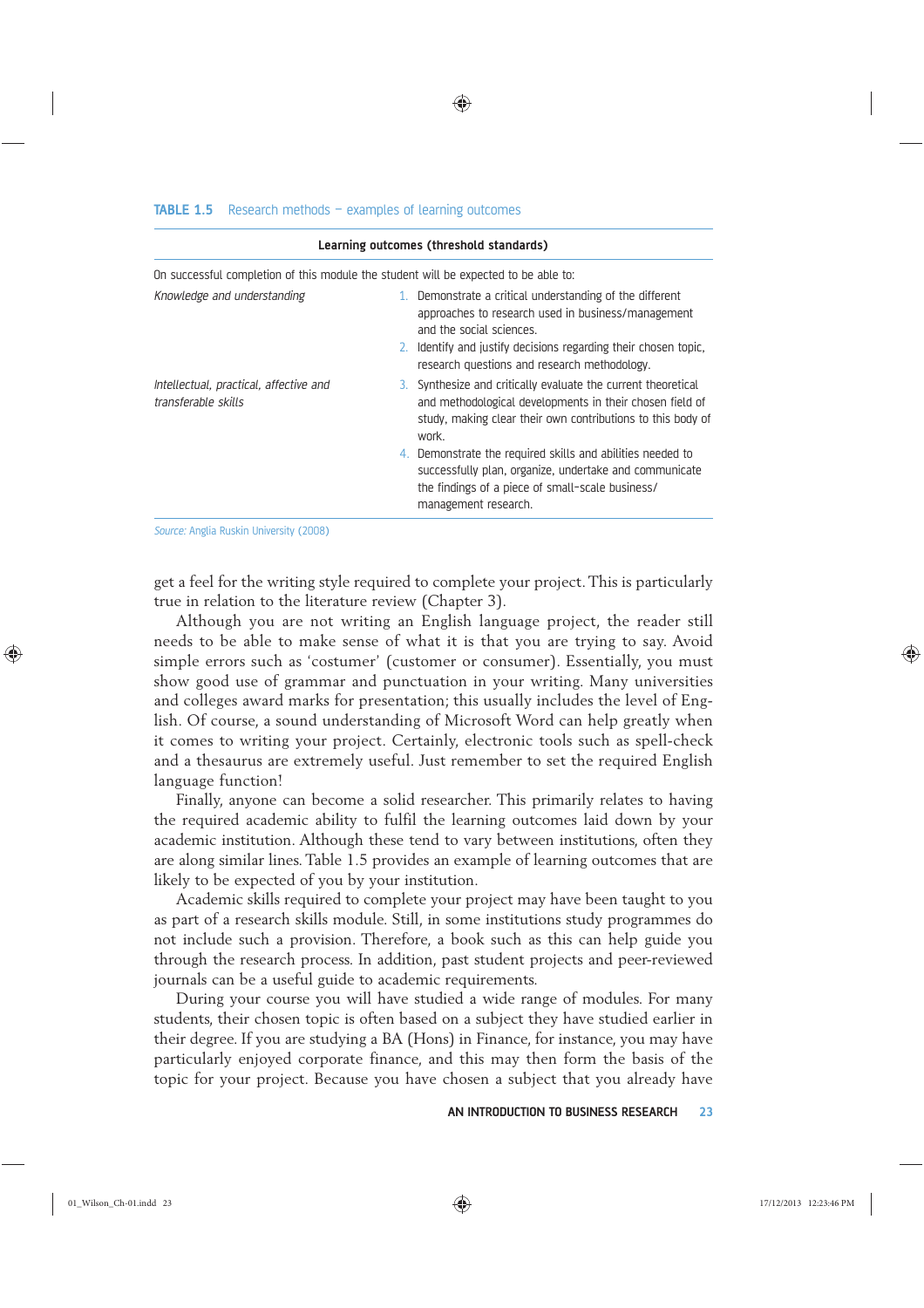knowledge about, you are more likely to be confident about your ability to produce a competent piece of work related to that subject.

◈

### Management

This primarily relates to time management and organizational management*.* Producing a time management plan from the outset will help you to keep on track with your research. A time management plan that you design for yourself will also allow you to build in the flexibility you need to meet other work/life commitments. Organizational management is also something you need to get into the habit of doing at an early stage in your research. From my own experience as a student, I learned how important organizational management is the hard way. Trying to find dozens of references without an organized record is by no means an easy task! I quickly learned the error of my ways and from then on adopted a strict regime of organization.

As you begin to amass a large amount of data, keeping an organized file will help you enormously. This can be done either using a lever arch file or electronically. Whichever method you choose, you will undoubtedly notice the benefits of keeping an organized file of your work. This is especially true during your writing-up stage.

# **Research Process**

Earlier, I noted that a practitioner researcher and student researcher go through similar stages when conducting research. Yet there are some notable differences. First, as a student researcher your research needs to contain a certain amount of theory. Second, often a key support during your research is your project supervisor. The significance of the supervisor is explained later in this chapter. Given the supervisor's importance, it is something that I will make reference to on several occasions throughout the course of this book.

As is similar to research methodology, the majority of textbooks on research skills make reference to the research process by illustrating a series of stages. In reality, your research is unlikely to follow a logical series of steps. For example, you will probably start at the literature review stage in order to generate ideas. Furthermore, you may find that you have a problem with your methodology and, as a result, you need to go back and rethink your objectives. Basically, what I'm saying here is that by all means use the stages model as a guide, but be prepared to revisit stages, or perhaps even start with the literature review. A typical example of the *research process* is as follows:

- Establish an intention. Obviously, you need to have a basic purpose prior to carrying out your research. In the case of your project, your focus will be on starting and eventually completing your research within the time period laid down by your college or university.
- Choosing a research topic. Before you start, you need a subject. Generally, your choice of topic is likely to be influenced by what interests you, having suitable access to information, or
- **24 ESSENTIALS OF BUSINESS RESEARCH**

♠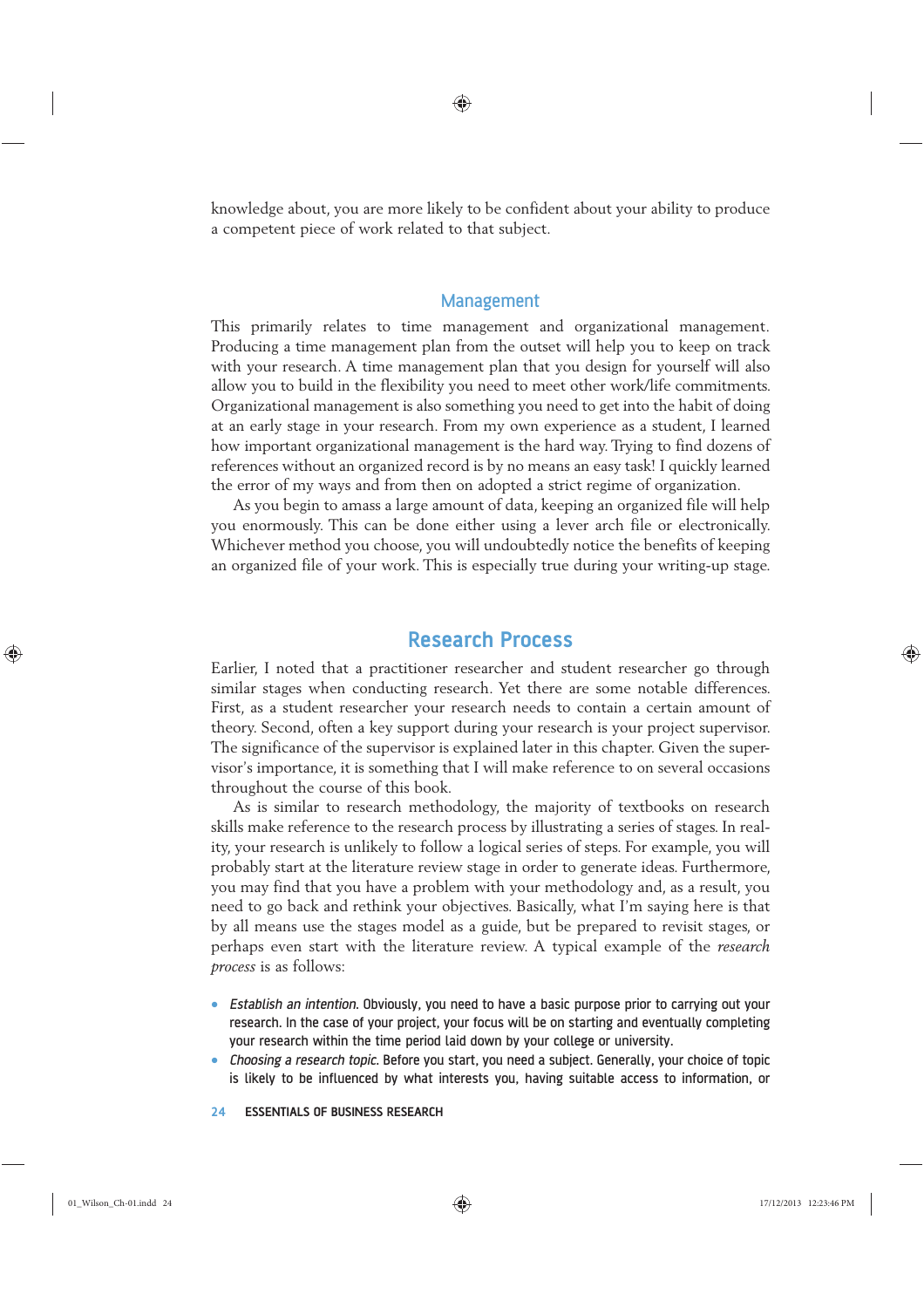perhaps career aspirations. The latter can help become a useful selling tool when attending job interviews following your graduation. The nature of the research topic and how to generate ideas and establish research questions are covered in Chapter 2.

◈

- Conduct a literature review. A literature review is an essential part of academic research. Basically, it is an acknowledgement of what has already been written on your chosen subject. It helps to identify 'gaps' in the existing literature that may assist you in forming the basis of your study as well as helping to avoid repetition.
- Research design. Your research design is a systematic plan of the data collection and analysis phases of your project. This is fully explored in Chapter 5.
- Address ethics. Ethics are the principles and values that underpin the way researchers conduct their research. Although I have briefly highlighted ethics during this introductory chapter, this is discussed in detail in Chapter 4.
- Collect data. The process of gathering your data from often a wide range of sources. These are likely to include both primary and secondary data. We will examine the main data collection methods in Chapters 6 and 7, followed by sampling techniques in Chapter 8.
- Analyze data. The process of analyzing your results to see the extent to which they address your research questions/hypotheses. The tools of analysis depend on whether you have collected quantitative or qualitative data. These are addressed in Chapters 9 and 10 respectively.
- Write up. At some point all that information that you have gathered, probably over several months, needs to be written up. This will fall within the structure of your research project guidelines. Perhaps one of the main questions concerning writing up is when to start. This, along with other issues related to writing up and presentation, is tackled in the final section Chapter 11.

Many students have commented to me that their own research was by no means a linear process. The majority of these tended to consult the literature in order to generate ideas; from this, research ideas were then formulated. Other students place little emphasis on consulting the literature. They know exactly what they want to do and are more likely to follow the typical stages in the research process. It may be that they are mature students and have valuable experience and knowledge about a certain industry, or are perhaps a part-time student who has received support from his or her company to conduct research based on their place of work. Either way, this is really personal choice. The same can be said for the writing-up stage. I have known many students who have started writing as soon as they have sufficient information to be able to do so. Others prefer writing up when all of the relevant stages have been successfully completed. Once again, this is personal choice.

# **Differences Between Academic and Organizational Research**

Academics are often preoccupied with research that helps to build or question theory, and helps develop research approaches. Many universities require academics to publish in leading academic journals. In business and management, these are often journals that practitioners are unlikely to read, such as the *Journal of Marketing* and the *Journal of Consumer Research*. The practical application of these studies is

**AN INTRODUCTION TO BUSINESS RESEARCH 25**

♠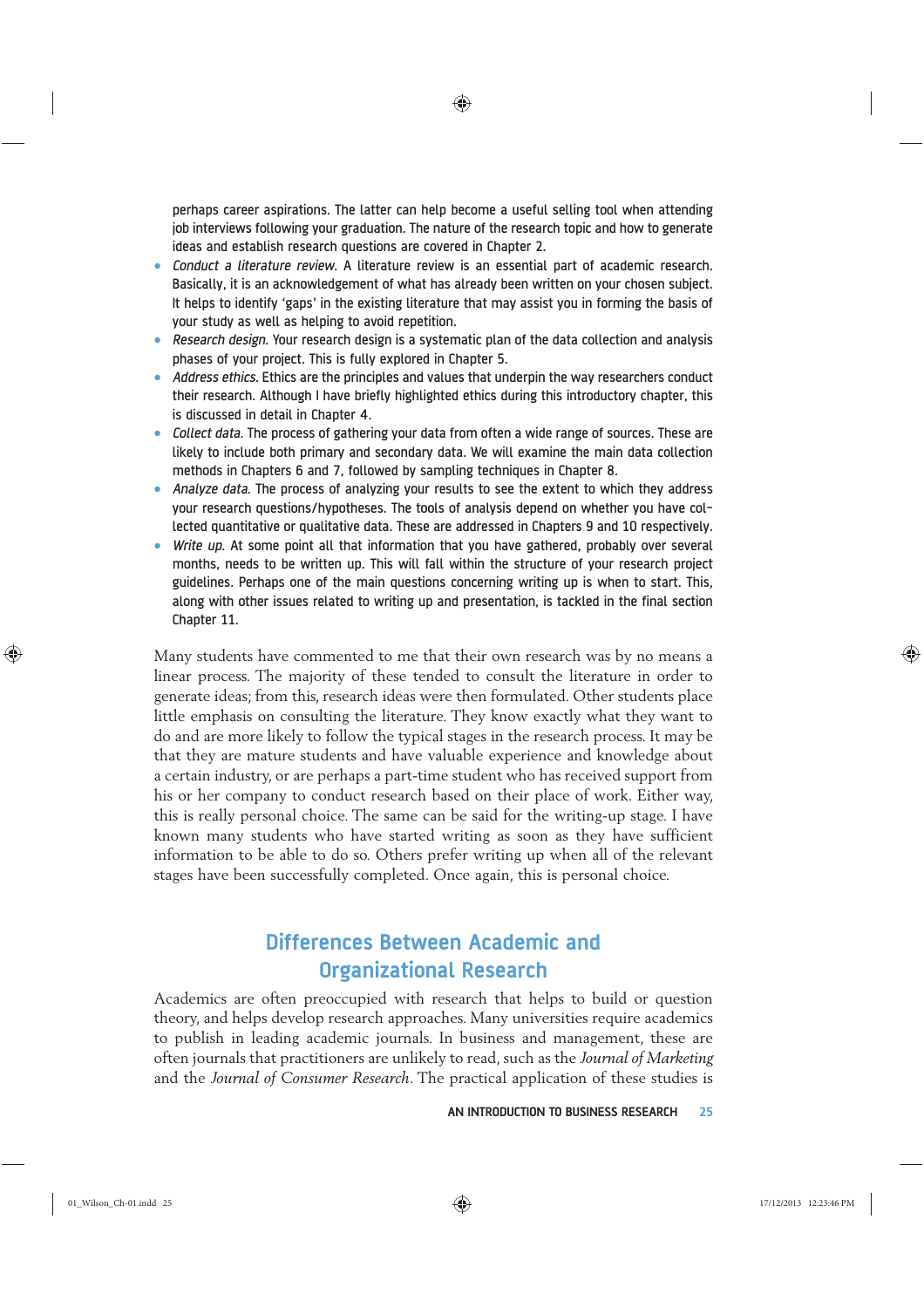not always clear. They may be largely theoretical and focus on the key literature, thereby making them irrelevant to many applied researchers.

◈

When it comes to decision-making:

Qualitative researchers in particular are geared towards providing information that will help clients make a better decision. They, too, build models or theories but perhaps the latter are less formal and often relatively specific to a narrow piece of transient consumer behaviour. Likewise, they have a viewpoint on reality and epistemology but this is less often articulated. Qualitative applied researchers are driven by mainstream commercial reality – a need to attract and retain clients. (Keegan et al., 2008: 108)

I have mentioned that academics build or question theory. Similarly, theoretical application is of course an important aspect to your own research project. One reason for conducting research is to develop and apply concepts and theories. *Basic*  (or *pure*) *research* attempts to expand our knowledge about a particular subject. Academic researchers usually undertake basic or pure research. For example, academic researchers might be interested in how consumers make decisions when buying a range of different products. This might involve analyzing their beliefs and attitudes towards a diverse range of brands. Essentially, basic research tends to be of an exploratory nature. Alternatively, *applied research* is undertaken when a decision must be made in relation to a real-life problem. Examples of the research applied researchers might carry out include:

- how to improve medical care provision within a particular town or city;
- how to combat an increase in violent crime; and
- how to increase the usage of public transport.

Researchers working in the commercial sector are more likely to answer questions to specific problems. For example, an organization considering an electronic payroll system for the company's accounts department may conduct research to find out if employees prefer their existing system or the proposed electronic version. In some cases, studies conducted as a result of basic research may have an influence on applied research. For instance, the example above, 'How to increase the usage of public transport', might be influenced by existing basic research findings into what motivates people to use public transport.

### Work-based or professional practice project

For some students, there is perhaps a 'blur' between what can be described as academic and organizational research. The reason for this is that many universities now offer bespoke courses to companies. Employees in these organizations are often at managerial level, study part-time, and the course is funded by their employer. Although there is an 'academic element', the research project is likely to be based on the student's employer, and/or their role in the organization. This type of so

### **26 ESSENTIALS OF BUSINESS RESEARCH**

♠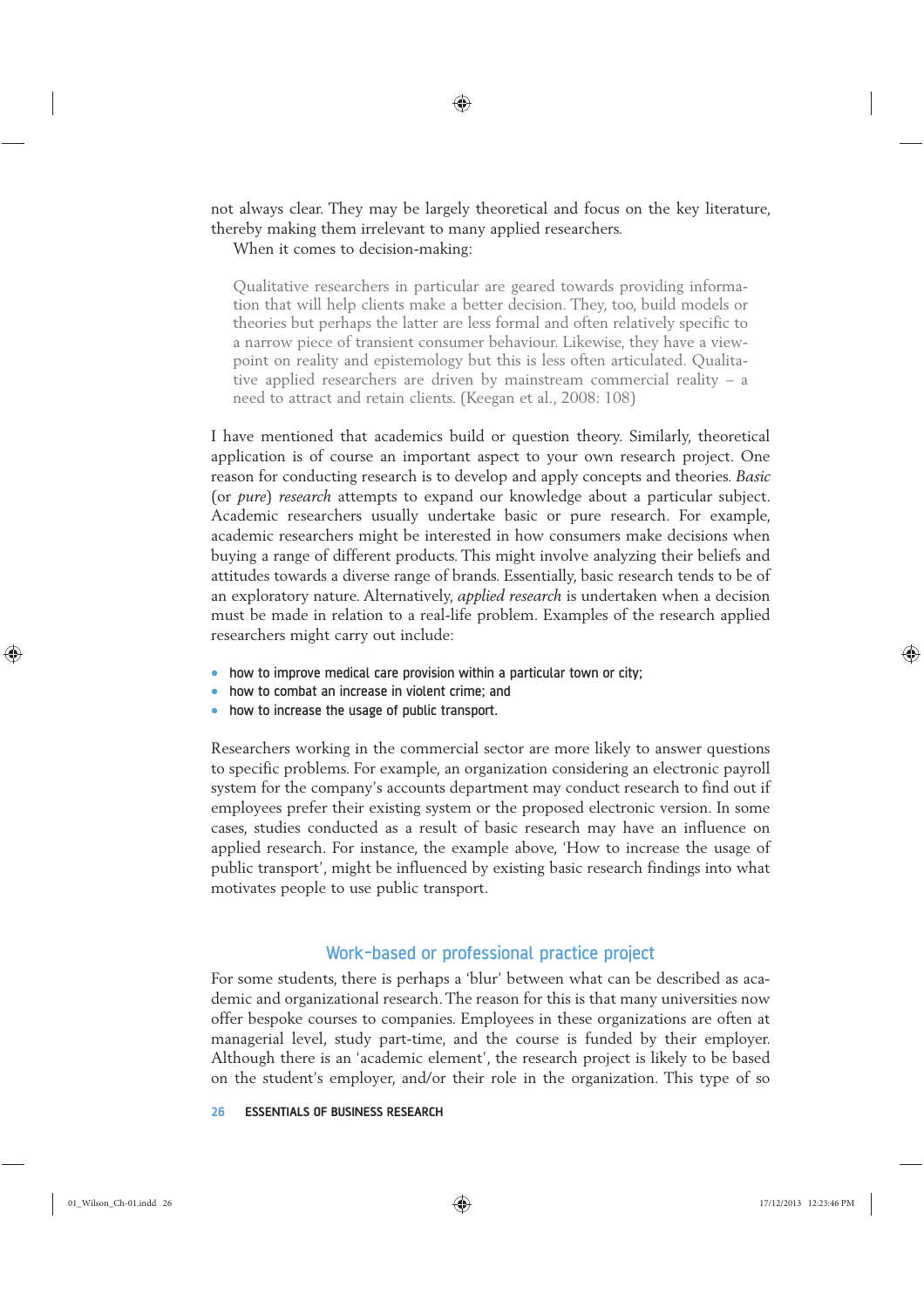called 'work-based' or 'professional practice' project sometimes results in the findings being implemented within the organization. Let us take an example of an online retailer. As part of their work-based project, an employee may intend to find out why shoppers buy online (pure research) and how online sales for their company can be increased (basic research). Once again, from experience, I know that in some instances the empirical findings of such studies have been implemented by a student's employer.

◈

# **The Role of the Supervisor**

A supervisor involved in organizational research usually ensures that his or her team fulfils their research brief. In short, they oversee a particular *research project*. The onus is on the supervisor to make sure that the team carries out a research project within a given timeframe, while meeting a set of predetermined objectives.

On the other hand, an academic supervisor's role is not to manage a student when doing their research, but to play a supportive role. Unlike a supervisor engaged in organizational research, there is no onus on the academic project supervisor to contact the person carrying out the research, in this case the student.

The majority of textbooks on research skills make a rather 'limited' reference to the project supervisor. Although your final research project is probably an individual piece of work, do not be afraid to seek advice and support whenever you feel it is necessary. An obvious point of contact is your project supervisor. Yet, surprisingly, there are some students who perhaps meet up with their supervisor only once or twice during their research. In some cases, no contact is made at all. This is unfortunate. Typically, a supervisor is allocated on the basis of a student's choice of research topic, although there are institutional differences in terms of how supervisors are allocated.

Though I believe no scientific study has been undertaken in this area, often there appears to be a relationship between the number of supervisor–student meetings and the quality of a student's final project. There are perhaps two reasons for this. First, in many institutions the first marker is the project supervisor. Obviously, if you have met your supervisor on several occasions, then you are more likely to understand his or her expectations governing your study. Not only that, their specialist area is likely to be linked to your chosen area of study. Thus, it makes sense to question your supervisor over theories, sources of information and access to data, etc. Second, meeting your supervisor can also help to build your own confidence while doing your research, certainly in relation to overcoming potentially difficult areas.

My experience is that the majority of students are unclear about research methodology yet fail to look for support from their research supervisor. Your supervisor can be a major influence on your project. While much of the responsibility for your success lies with you, the role of the supervisor cannot be ignored. They can be an invaluable source of information regarding literature, idea generation, research methods and writing up. Conducting research can be a lonely business. Quite simply, having a general discussion with someone who is able to relate to your research can be extremely refreshing.

### **AN INTRODUCTION TO BUSINESS RESEARCH 27**

♠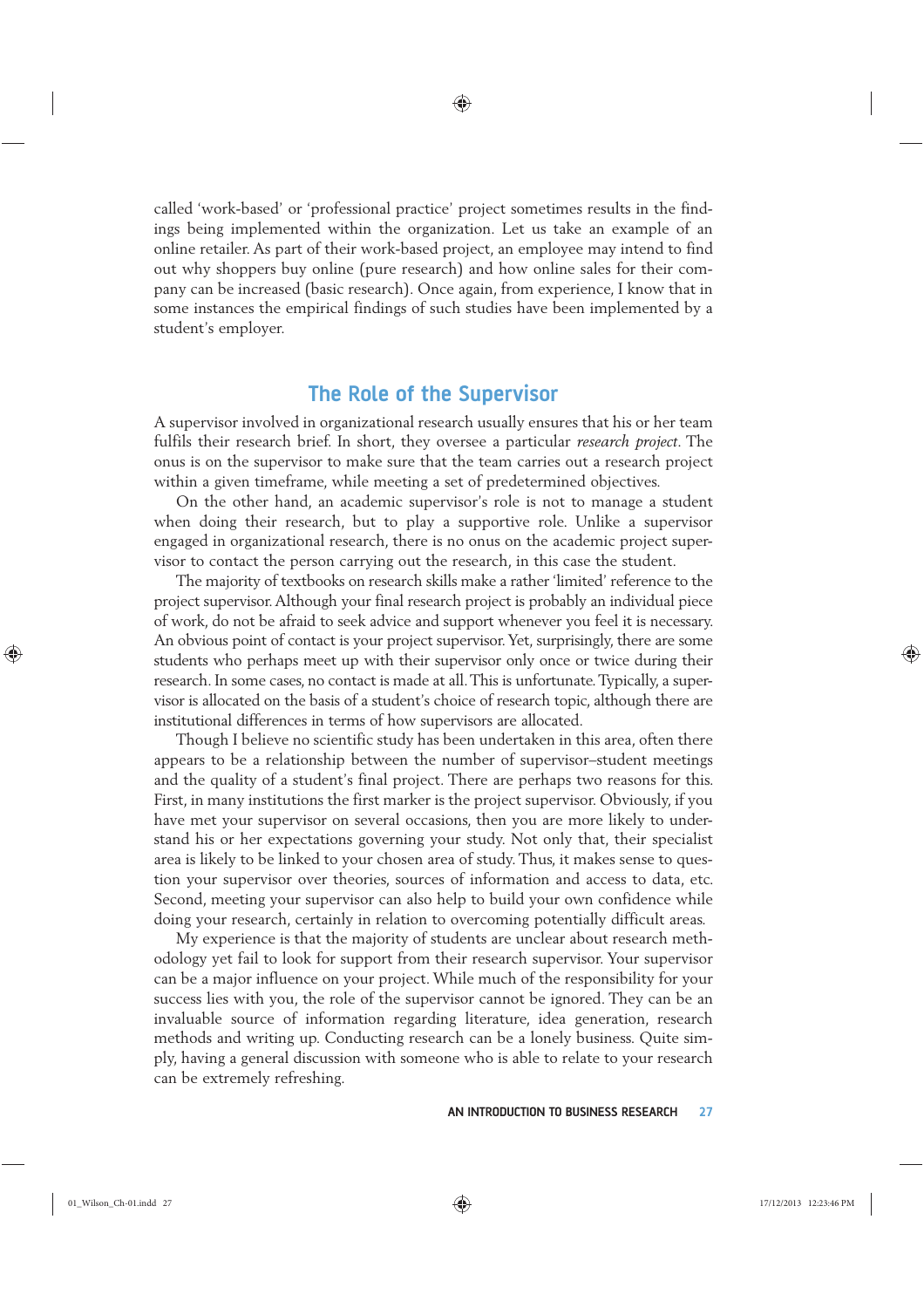It is vital that you keep your supervisor up to date on your progress throughout your research. They are then able to ensure that you are fully on track with your study and are able to complete it within the timeframe. If you are unclear about any aspect of your research, don't hesitate to ask your supervisor.

◈

In summary, using your supervisor effectively can provide you with a number of advantages:

- Access to an individual who is likely to be a specialist in your chosen topic. Because this is often the case, your supervisor will be able to identify and discuss the strengths and weaknesses of your chosen topic. In addition, they are likely to be very familiar with relevant literature, particularly key authors in your chosen field.
- Whether your supervisor is a specialist in your chosen field or not, they will undoubtedly be familiar with the required structure of your research. Your supervisor will be able to provide you with constructive support and advice governing important chapters such as literature review, methodology and results and analysis.
- Even if you believe that you are familiar with the rules and regulations governing the compiling and submission of your research project, it is still wise to liaise with your supervisor to make sure that you have fulfilled your institution's requirements. For student researchers, particularly international students, rules and regulations governing issues such as plagiarism, word length, extensions, binding and referencing may well be completely alien. Easy marks can often be lost through failure to understand these issues. Sadly, despite the importance stressed to students of adhering to rules and regulations governing the research project, their ability to follow these is often a disappointment.

You can only really capitalize on the above advantages if you carefully organize and plan your supervisor meetings. Fundamentally, this involves three stages: (1) preparation for a meeting with your supervisor; (2) during the meeting with your supervisor; and (3) following a meeting with your supervisor. Each of these stages is addressed below:

- Preparation. You must agree a set time with your supervisor and do all you can to stick to the agreed time slot. Failure to arrive on time, or cancelling at the last minute, is unlikely to go down well, especially if it is your first meeting! Also, make sure that you have a predetermined set of questions ready to discuss with your supervisor. Ideally, you should choose a sufficient number of questions to be covered within your allotted meeting time. For example, if you have arranged a 15-minute meeting, obviously arriving at your supervisor's office with a list of 25 questions is far too many! Unfortunately, failure to establish a set of questions prior to meeting their supervisor is all too common among student researchers.
- During. Once you meet your supervisor, do not hesitate to work through your predetermined list of questions. It is of primary importance that you fully understand your supervisor's answers to each respective question. If in doubt, do not be afraid to clarify their answer. For example, saying something like 'So, what you're saying is …' or 'Do you mind if I clarify your answer?' Remember that one of the main roles of your supervisor is to guide you through the research process. Therefore, if in doubt, ask.
- Your essential tools during your meeting should be a pencil and notepad. Very few people have the gift of being able to recollect everything that was discussed during a meeting. Hence the need to write things down! Not only should you write down the answers to your supervisor's

### **28 ESSENTIALS OF BUSINESS RESEARCH**

♠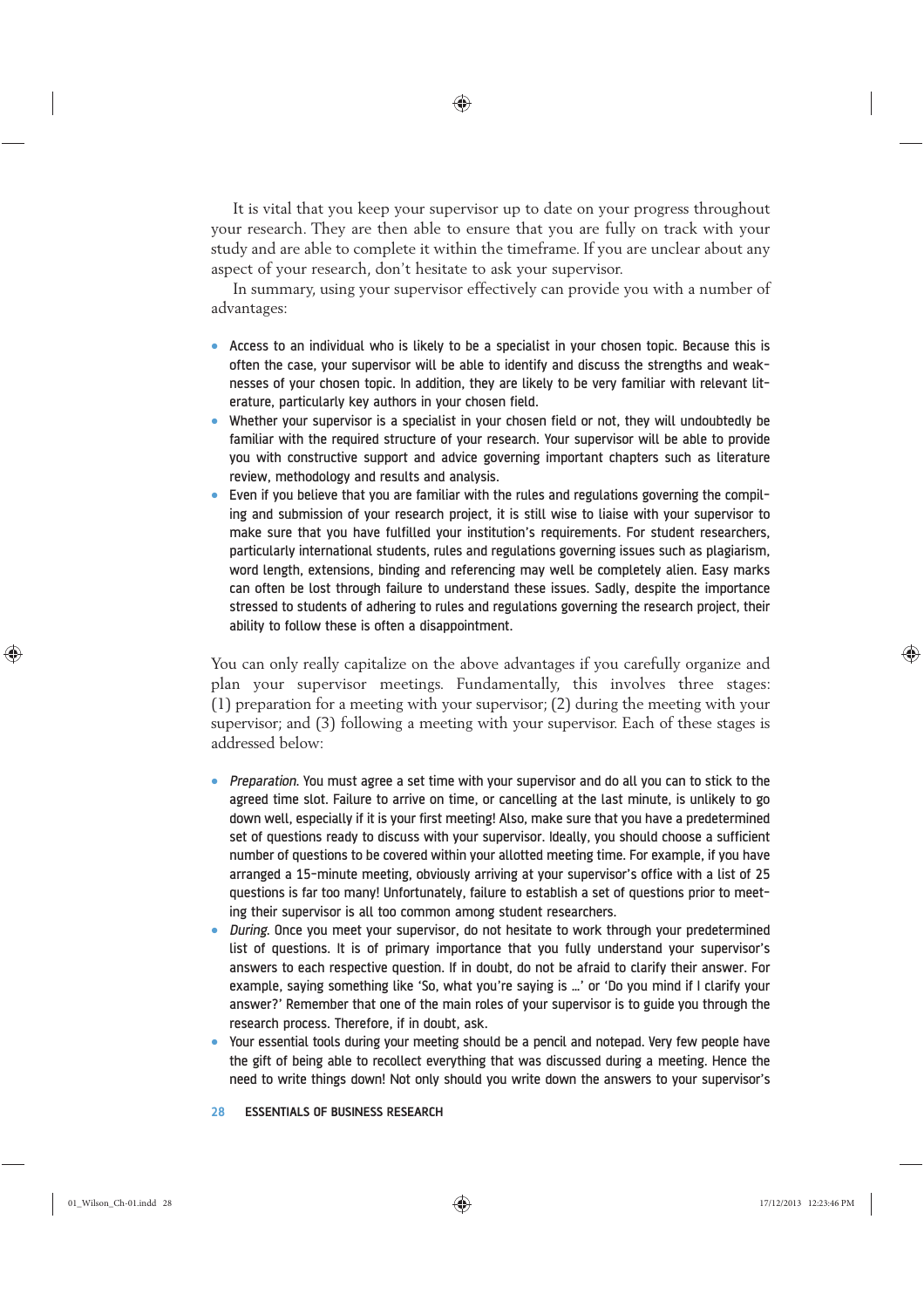| Date/time     | Comments                                                                                                                                                                                                            | Signature     |
|---------------|---------------------------------------------------------------------------------------------------------------------------------------------------------------------------------------------------------------------|---------------|
| 16 Sept. 2008 | Discussed literature review. Key authors<br>recommended - Kotler (1998), Hofstede (1980)<br>and Fang (2001). Some problems with structure $-$<br>begin by defining key constructs, adopting a<br>critical approach. | Dr Ron Taylor |

◈

**FIGURE 1.5** Extract from a student/supervisor meeting log

questions, but also a plan of action. In other words, clear targets to be achieved prior to the next meeting. Finally, agree a date and time of your next meeting. I have found that some students like to keep a meeting log with their supervisor. In the main, this includes date and time, along with a summary of the key issues discussed during the course of the meeting. Lastly, the supervisor then signs the meeting log as confirmation that the meeting took place (see Figure 1.5).

• Following. When you return home, make sure that you read through, and understand, your notes arising from the meeting. The longer you leave them laying in the bottom of your bag, the greater the likelihood that you will forget suggestions made by your supervisor. Preferably, keep your supervisor meeting notes in a well-organized file for future reference.

### How often should I see my research supervisor?

Figure 1.6 illustrates a possible approach to incorporating your supervisor meetings when working on your research project. In short, each stage of the research process involves a meeting with your supervisor. For instance, when deciding on your





**AN INTRODUCTION TO BUSINESS RESEARCH 29**

◈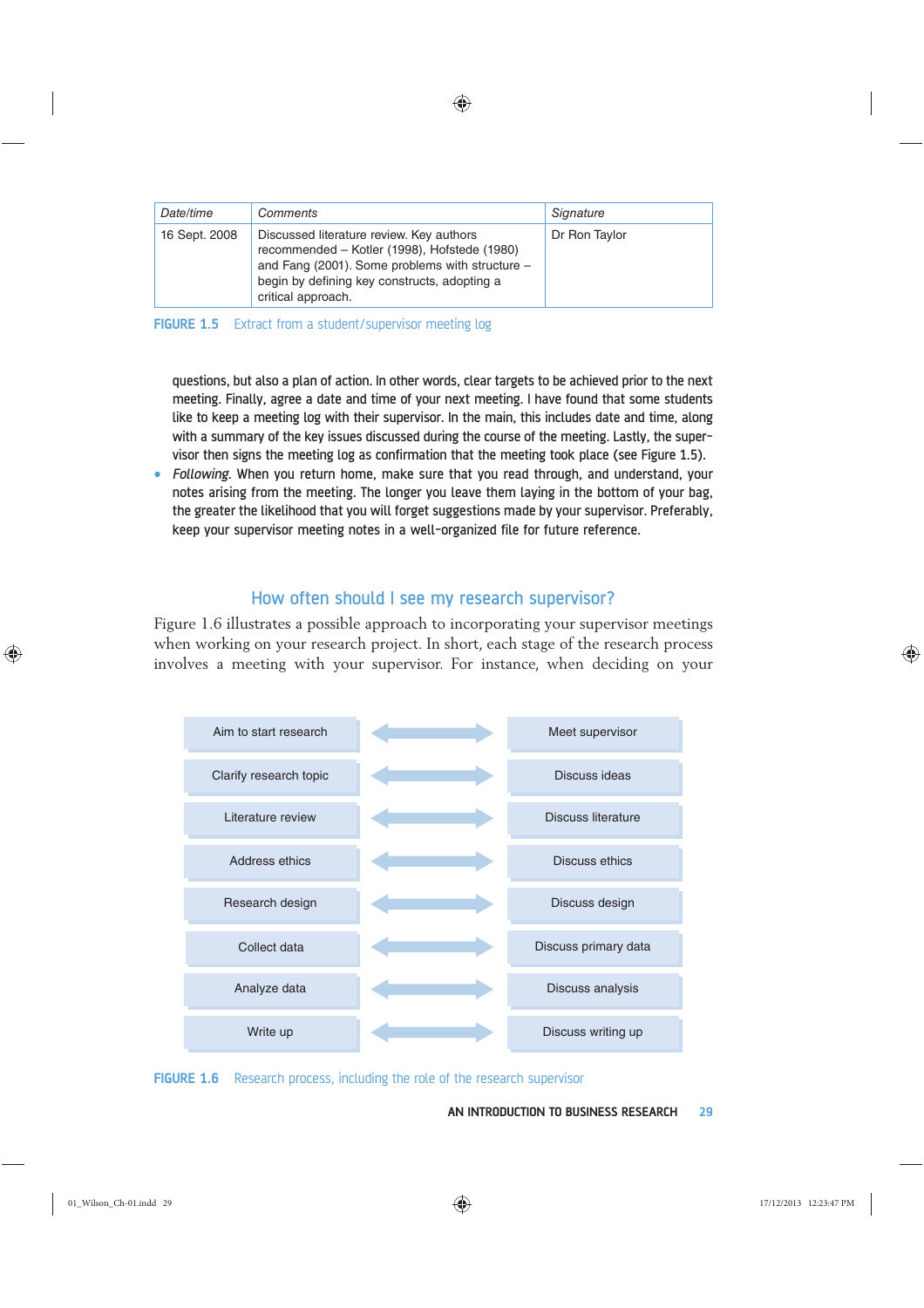research topic, you meet your supervisor in order to discuss your ideas. Following your meeting, you can then decide whether or not to act on your supervisor's advice. This may involve developing your topic or, quite possibly, reconsidering your ideas.

◈

Now, I'm not suggesting that all students need to adopt this approach. In reality, some students have sufficient knowledge and experience to carry out a very good research project, involving minimal contact time with their supervisor. Unfortunately, it is often those students who need to see their supervisor the most who fail to arrange an adequate number of meetings. Remember that in most institutions the onus is on the student, not the supervisor, to make contact. A supervisor's specialist knowledge and experience is probably the best source available to students. To not use it will ultimately lead to an inferior piece of work being submitted.

If you have any issues concerning your research project, in most cases your research supervisor can resolve these. The number of times you meet your supervisor is largely dependent on your knowledge of your chosen topic, research expertise, the extent to which you understand your institution's rules and regulations governing the research project and, finally, whether or not you experience any unforeseen circumstances during your project that prevent you from making progress. This can be anything from a change in personal circumstances to problems with your methodology.

### **RESEARCH IN ACTION**

### Multi-strategy research

### ICT: Is it still a turn on?

Figures about the small and medium sized enterprise (SME) market fly around with alarming regularity – they're spending this, there are that many of them and so on. The Guardian has conducted some of its own research to try to quantify the market and find out where it is placed as regards information and communication technology (ICT).

According to Guardian figures, there are 4 million small and medium sized enterprises (SMEs) in the UK, when an SME can have between two and 199 employees. These companies account for 55.6% of employment in the UK and, between them, spent £9.6bn on ICT in 2003, up 21% from 2002. This figure is forecast to grow to £14.4bn by 2006. The larger companies are clearly spending more on technology, with an average of £21,298 going out of companies with 50–199 people, compared to £4,271 from companies with between two and five employees (note, though, that the figures per head work out vastly more expensive for the smaller companies). Unsurprisingly, IT and internet companies spent most in the area, with professional services coming second.

What was more interesting was the qualitative rather than quantitative elements of the survey. Forty-one per cent of SMEs disagreed with the statement 'We only invest in new technology when existing equipment breaks down', and three-fifths of respondents intended to upgrade their equipment in the next year. Presumably, this means more SMEs are noting benefits from staying ahead of the competition in terms of the technology deployed. This ties in neatly with the idea that

#### **30 ESSENTIALS OF BUSINESS RESEARCH**

♠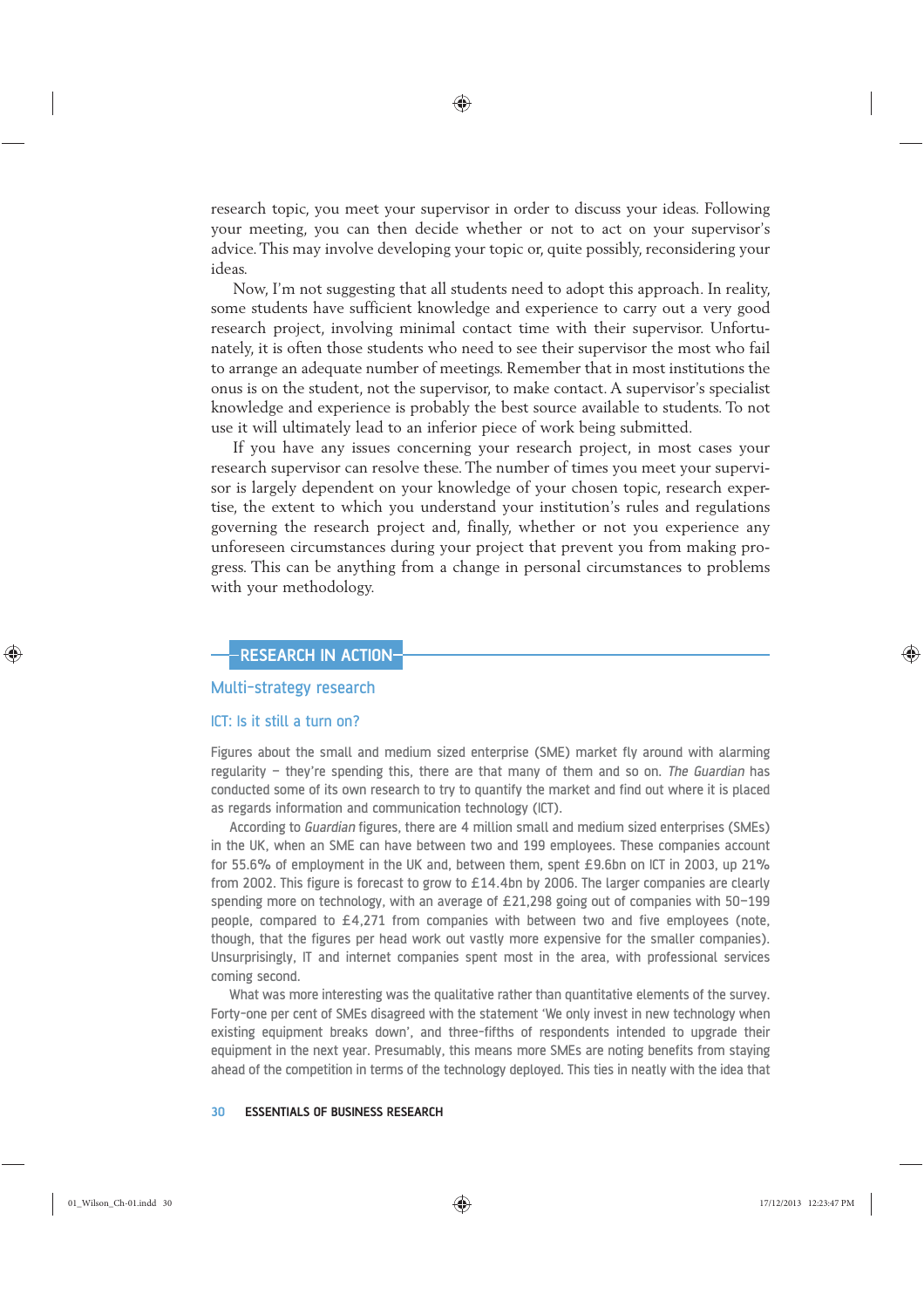the buying decisions are heading out of the hands of the specialist IT staff and, indeed, away from the boardroom – over two-thirds of non-directors are involved in authorizing ICT spend.

◈

Internet awareness is high among the SME community. Even among the smallest companies, comprising between two and five people, 72% have a website, rising to 99% when you look at the top end; an average of 26% of those companies accept orders online and broadband is clearly spreading – an average 67% of companies across the SME spectrum have it. Of the companies with broadband, 59% said it had improved their business performance a lot, 23% said it had made a little difference and the rest said it made no difference at all. Fast upload, download and general internet access were the main benefits.

Of the most interest, however, was the perceptions of suppliers and availability of certain products. Thirty-three per cent of non-broadband companies said they wouldn't get it within the next 12 months because it wasn't available, but they took no account of cable modems or fixed wireless alternatives. Twenty-seven per cent thought most ICT suppliers were not interested in servicing their needs, and 31% felt the ICT suppliers didn't appreciate their needs – these are minorities of course, but substantial minorities.

Finally, wireless technology, although much written about, continues to be a minority pursuit. Although there were variants according to company size, only 32% of companies in the SME sector were using any form of wireless technology. Sixteen per cent were using Bluetooth, 21% had Bluetooth of some description and only 8% were mobile through GSM/3G. Forty-nine per cent of those with the technology felt it was delivering benefits. (Clapperton, 2004)

As illustrated in the above article, by undertaking multi-strategy research the researchers were not only able to determine the amount SMEs spent on ICT (quantitative), but also when SMEs are likely to purchase ICT equipment and their perceptions of suppliers (qualitative). Clearly, understanding the relationship between SMEs and ICT is a complex subject. The premise of using multi-strategy research in this case provides a better understanding of this relationship. If the researchers had undertaken mono-method research, such as a purely quantitative-based study, they would have missed the interesting set of qualitative findings generated from the investigation. Moreover, combining both methods generates more of a 'complete picture' of the phenomenon.

Often, students have ambitions of conducting multi-strategy research. If you think that your own project may involve using multi-strategy research, bear in mind that it remains a challenge for three reasons. First, you may find it difficult to complete your research on time. Second, there is likely to be a financial cost incurred. Finally, not all researchers have the necessary skills required to carry out research of this type. In spite of the potential drawbacks, it is worth considering the merits associated with multi-strategy research in the early stages of your research.

### **Summary and Conclusion**

This chapter has introduced the concept of research, in particular business research. It has drawn attention to the key concepts of research – research philosophy, research approach and research strategy. The link between business research and the

**AN INTRODUCTION TO BUSINESS RESEARCH 31**

♠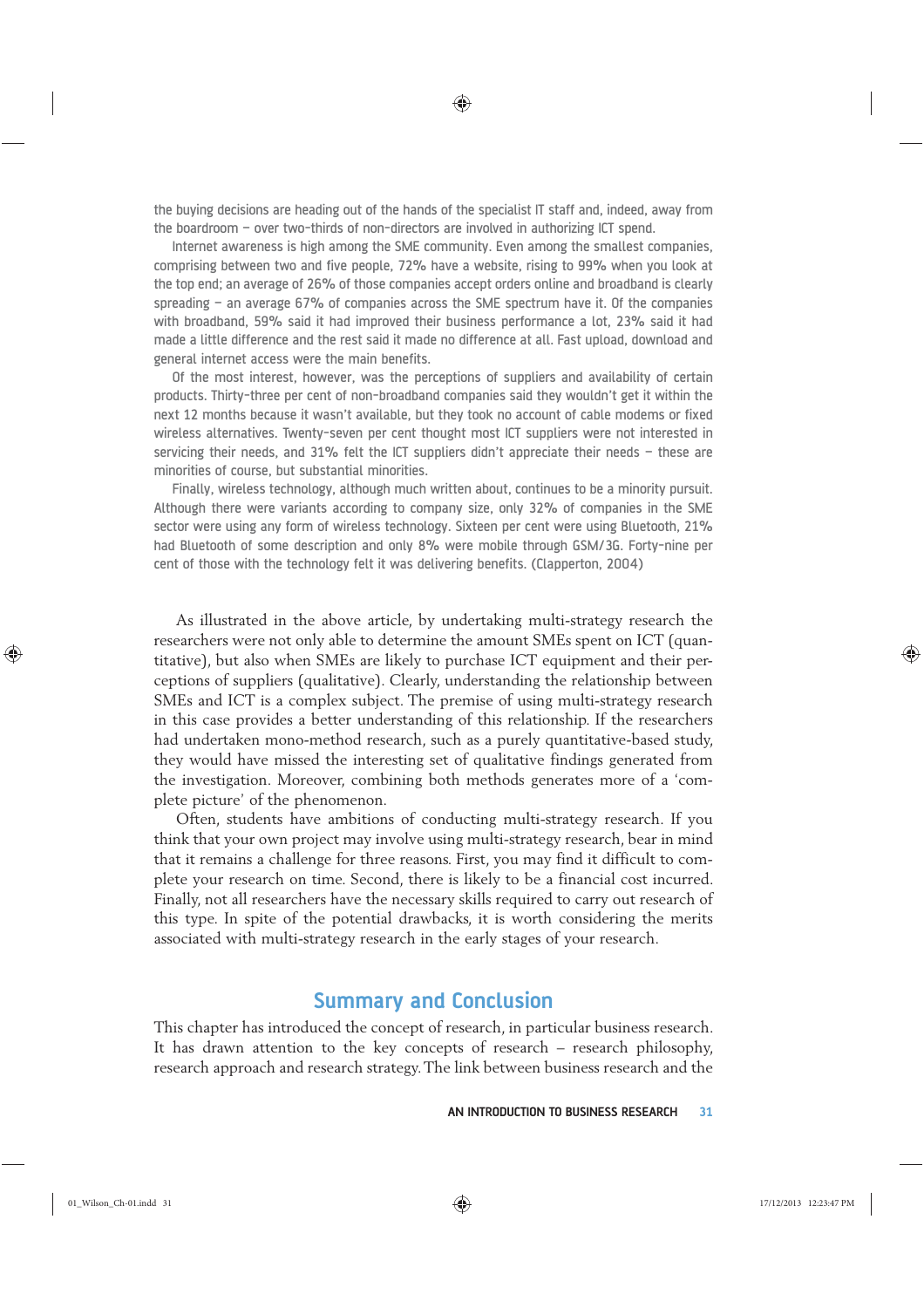organization has been discussed, along with the necessary research skills required to be an effective researcher. Here are the key points from this chapter:

◈

- The research questions are the main focus of any project, and can probably best be described as 'the glue that holds the project together'.
- Research can be defined as a 'step-by-step process that involves the collecting, recording, analyzing and interpreting of information'.
- x Methodology is concerned with the overall approach to the research process. This includes everything from your theoretical application to the collection and analysis of your data. On the other hand, methods refer to the different ways in which data can be collected and analyzed.
- The Honeycomb of Research Methodology illustrates the six main elements that make up research methodology, presents the key concepts of research, and provides a framework for structuring your methodology chapter.
- An understanding of epistemology is important because it is fundamental to the way you approach and interpret your research.
- x Research epistemologies include: positivism, interpretivism and pragmatism. The latter is typically associated with mixed methods or multi-strategy research.
- Consider whether a multi-strategy approach might be preferable to a mono-method design and think about the implications of doing multi-strategy research.
- Make sure that you make full use of the support and advice of your research supervisor.

### **CASE STUDY**

**The Relevance and Importance of Research Methods Classes**

David Parker, a final year BA (Hons) student in Business and Management, was now three weeks into his research methods module. The first part of the module had examined research philosophy and introduced the undergraduate research project. Although David had enjoyed earlier modules covering all areas of business, he was finding it difficult to see how studying research methods would benefit his aspirations of becoming an Advertising Director.

#### **Case study questions**

- 1. How would you convince David of the value attached to studying research methods?
- 2. What are the key skills David requires in order to complete his research project?

### **YOU'RE THE SUPERVISOR**

Angela is currently in the process of starting her undergraduate research project. She has undertaken a short course on research skills as part of her study programme. Angela understands the general concept of multi-strategy research, but is still unclear as to the benefits associated with doing this type of research. She has turned to you, her supervisor, for advice on how she might justify carrying out multi-strategy research.

#### Supervisor question

- How would you respond to Angela?
- **32 ESSENTIALS OF BUSINESS RESEARCH**

♠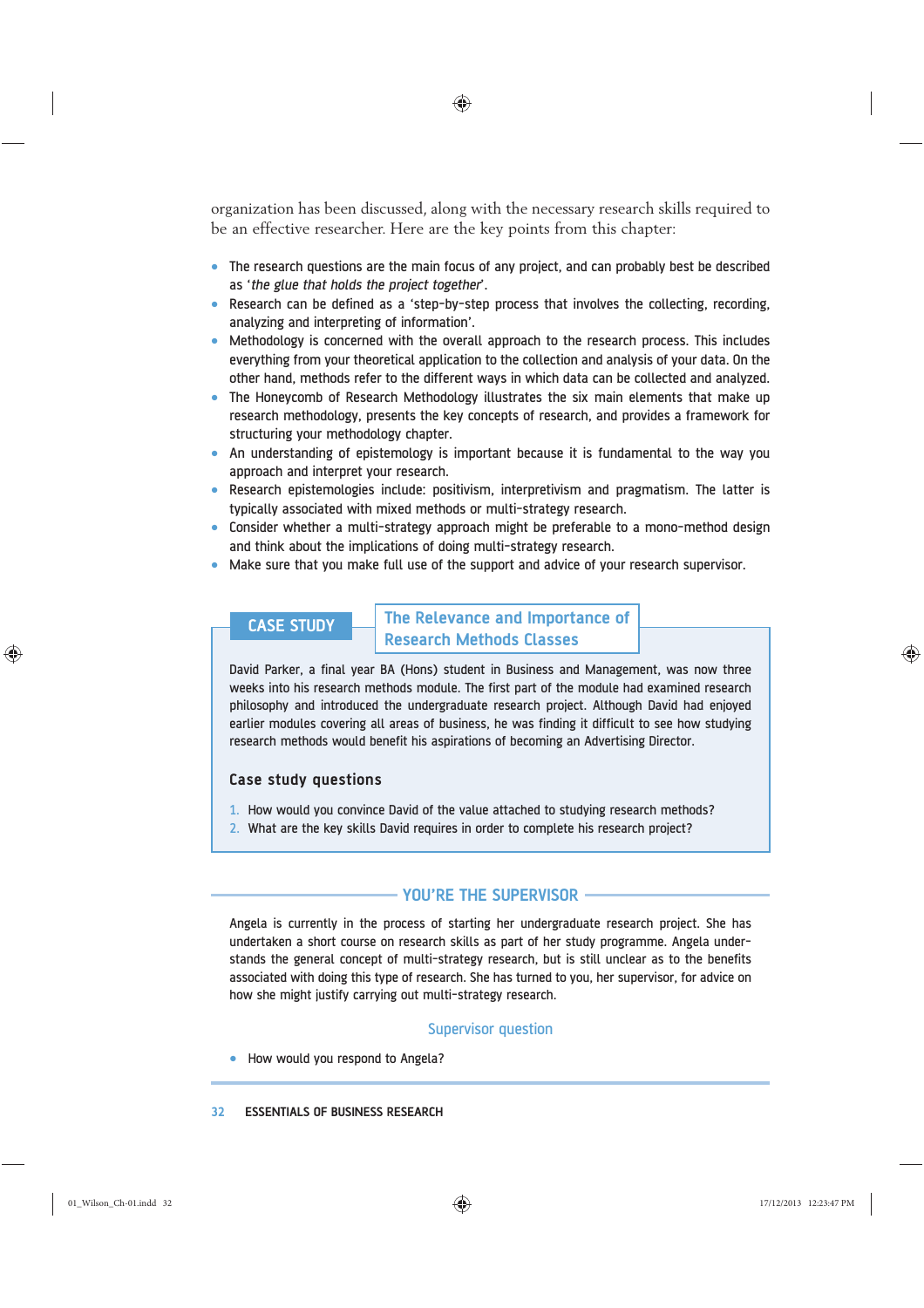### **COMMON QUESTIONS AND ANSWERS**

1. I find starting my research project quite daunting and do not understand many of the terms associated with research philosophy. How important is it to fully understand the terminology?

◈

**Answer:** This depends on the institution and the level/type of degree programme you are studying on. However, I would say that it is certainly important to know the basic differences between the main research epistemologies. The reason for this is that you will almost certainly be required to make reference to research philosophy in your methodology chapter. This is in addition to being able to justify your research approach. The marker of your project will be looking to see if you have a firm grasp of your chosen methodology in your research project. It is of course very difficult to demonstrate this if you do not have a solid understanding of the key concepts examined earlier in this chapter.

2. As an international student, I have found that the academic requirements associated with doing a research project in the UK are very different to my home country. Where can I go for advice?

**Answer:** Most universities offer some type of research methods module or workshop that is designed to support students before or during their research. You can of course seek advice from your research supervisor. Your supervisor will be acquainted with the rules and regulations governing content, structure and submission. Moreover, in some institutions you will find that it is possible to read through past projects. For example, the business faculty at my own institution keeps a selection of past projects. The reference library system in place means that students can read through examples of good practice, thus gaining an invaluable insight into structure and presentation.

### 3. Do I need to meet with my supervisor and what kind of support can my supervisor give me during my research?

**Answer:** In response to the first part of this question, the short answer is yes! Although the generic research process is typically the same for all researchers, your supervisor is likely to be an expert in your chosen research topic. This means that they are able to recommend key sources of information that you can turn to when carrying out your research. Your supervisor may also be able to provide valuable feedback on draft chapters of your work. Again, whether your supervisor is able to read through work in progress depends on the institution. At some institutions, supervisors are permitted to read through an entire draft prior to submission, while in others, supervisors may not be allowed to read through students' work. Typically, from my experience, the majority of institutions allow supervisors to read through one chapter or perhaps 20% of a student's work before submission. If your university falls into this category, then I suggest asking your supervisor to read through the chapter that you have the most concerns with.

#### (Continued)

**AN INTRODUCTION TO BUSINESS RESEARCH 33**

♠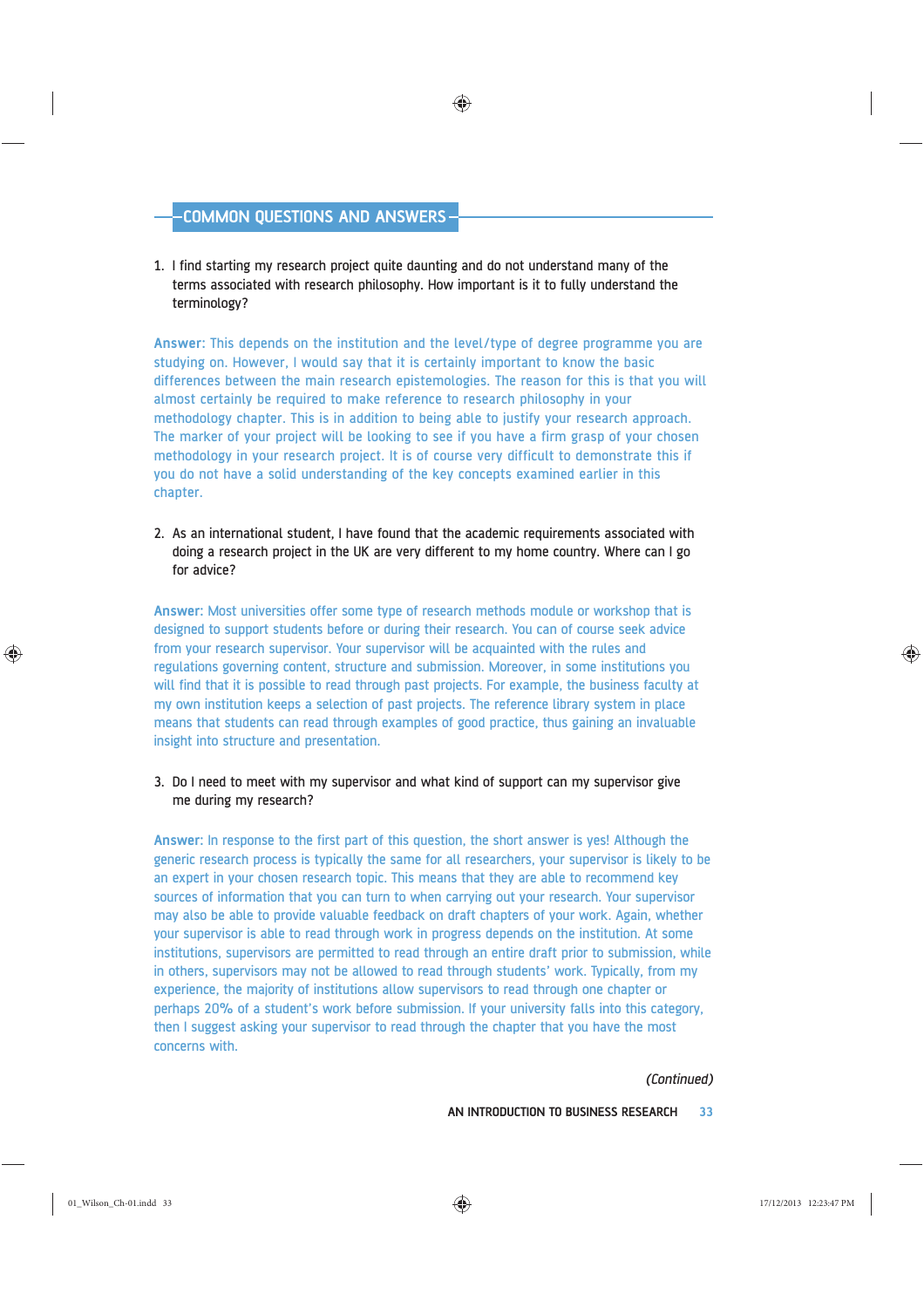#### (Continued)

4. How much time do I have to allocate to each stage in the research process?

◈

**Answer:** There is no easy answer to this question as it usually depends on a number of factors. Not least, the amount of time that you are able to devote towards your research. Obviously, for part-time students and those with demanding responsibilities, the chances are that the research process will take longer. Other issues can also make finishing within the required timeframe challenging. These include: experiencing difficulties with your research methodology, a change in personal circumstances or possibly even your supervisor moving to another institution. In theory, the latter should not be such an issue. As discussed earlier in the chapter, having an effective time management system in place can certainly help ensure that you meet your deadline. Another consideration is that you may find certain stages take longer than expected because of your choice of research methodology. For example, conducting multi-strategy research will ultimately mean that your data collection and analysis will take longer than if you opted for a mono-method design.

### **References**

Anglia Ruskin University (2008) *Research Methods for Managers, Module Guide*. Cambridge: Anglia Ruskin University.

Bryman, A. (2001) *Social Research Methods*. Oxford: Oxford University Press. Bryman, A. and Bell, E. (2007) *Business Research Methods* (2nd edn). Oxford:

- Oxford University Press.
- Carlin, B. (2007) 'Olympic chiefs under fire for "puerile" logo', *The Telegraph*, 4 June 2007, http://www.telegraph.co.uk/news/uknews/1553545/Olympic-chiefsunder-fire-for-puerile-logo.html, accessed 25 July 2012.

Clapperton, G. (2004) 'ICT: Is it still a turn on?' *The Guardian*, 30 September 2004.

Creswell, J.W. (1995) *Research Design: Qualitative and Quantitative Approaches*. Thousand Oaks, CA: Sage.

Creswell, J.W. (1998) *Qualitative Inquiry and Research Design: Choosing among Five Traditions*. Thousand Oaks, CA: Sage.

### Creswell, J.W. (2003) *Research Design: Qualitative, Quantitative and Mixed Methods Approaches* (2nd edn)*.* Thousand Oaks, CA: Sage.

Denzin, N.K. and Lincoln, Y.S. (2000) *Handbook of Qualitative Research* (2nd edn). Thousand Oaks, CA: Sage.

Easterby-Smith, M.P.V., Thorpe, R. and Lowe, A. (2002) *Management Research: An Introduction* (2nd edn). London: Sage.

Ghauri, P. and Grøhaug, K. (2005) *Research Methods in Business Studies: A Practical Guide*. London: FT/Prentice Hall.

- Greene, Jennifer, C. (2007) *Mixed Methods in Social Inquiry*. San Francisco, CA: John Wiley & Sons.
- Guba, E.G. (1990) 'The alternative paradigm dialog', in E.G. Guba (ed.), *The Paradigm Dialog*. Newbury Park, CA: Sage, 17–30.

Hofstede, G. (1980) *Culture's Consequences: International Differences in Workrelated Values*. Beverly Hills, CA: Sage.

Hyde, K.F. (2000) 'Recognising deductive processes in qualitative research', *Qualitative Market Research: An International Journal*, 3 (2): 82–89.

### **34 ESSENTIALS OF BUSINESS RESEARCH**

♠